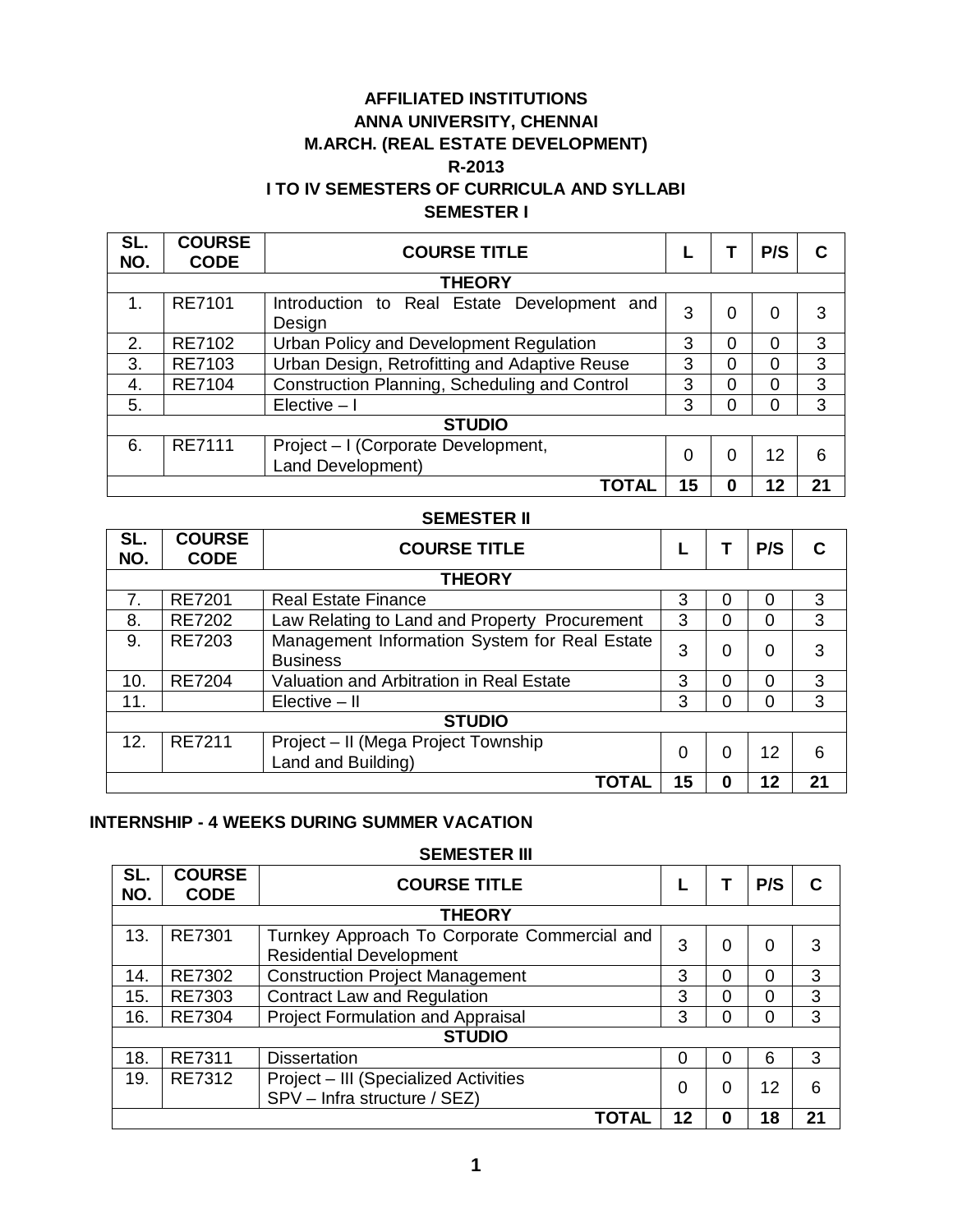# **SEMESTER IV**

| SL.<br>NO.                                               | <b>COURSE</b><br><b>CODE</b> | <b>COURSE TITLE</b>                                        |   |   | P/S |    |
|----------------------------------------------------------|------------------------------|------------------------------------------------------------|---|---|-----|----|
| 20.                                                      | RE7411                       | Thesis                                                     | 0 | 0 | 22  |    |
| 21.                                                      | RE7412                       | Seminar / workshop (on selected theme for each<br>scholar) | 0 | 0 | 2   |    |
|                                                          |                              | <b>TOTAL</b>                                               | 0 | 0 | 24  | 12 |
| Total no of credits required for the award of the degree |                              |                                                            |   |   |     | 75 |

# **Total No. Credits to be earned for the award of Degree 21+21+21+12=75**

# **LIST OF ELECTIVES FOR M.ARCH – (REAL ESTATE DEVELOPMENT)**

| SL.<br>NO. | <b>COURSE</b><br><b>CODE</b> | <b>COURSE TITLE</b>                    |   | P/S |   |
|------------|------------------------------|----------------------------------------|---|-----|---|
| 22.        | RE7001                       | Elements of Sociology and Economics    | 3 | 0   | 3 |
| 23.        | RE7002                       | <b>Developmental Economics</b>         | 3 |     | 3 |
| 24.        | RE7003                       | <b>Capital Markets and Real Estate</b> | 3 | 0   | 3 |
| 25.        | RE7004                       | Ecology and Landscape                  | 3 |     | 3 |

# **SEMESTER – I**

# **SEMESTER – II**

| SL.<br>NO. | <b>COURSE</b><br><b>CODE</b> | <b>COURSE TITLE</b>                            |   | P/S | С |
|------------|------------------------------|------------------------------------------------|---|-----|---|
| 24.        | <b>RE7005</b>                | Services in High Rise Building Development     | З | 0   | 3 |
| 25.        | <b>RE7006</b>                | Heritage Properties and Conservation Practices | 3 | 0   | 3 |
| 26.        | <b>RE7007</b>                | Environmental Impact Assessment Techniques.    | 3 | 0   | 3 |
| 27         | MH7202                       | Performance Evaluation of Buildings.           |   |     | 3 |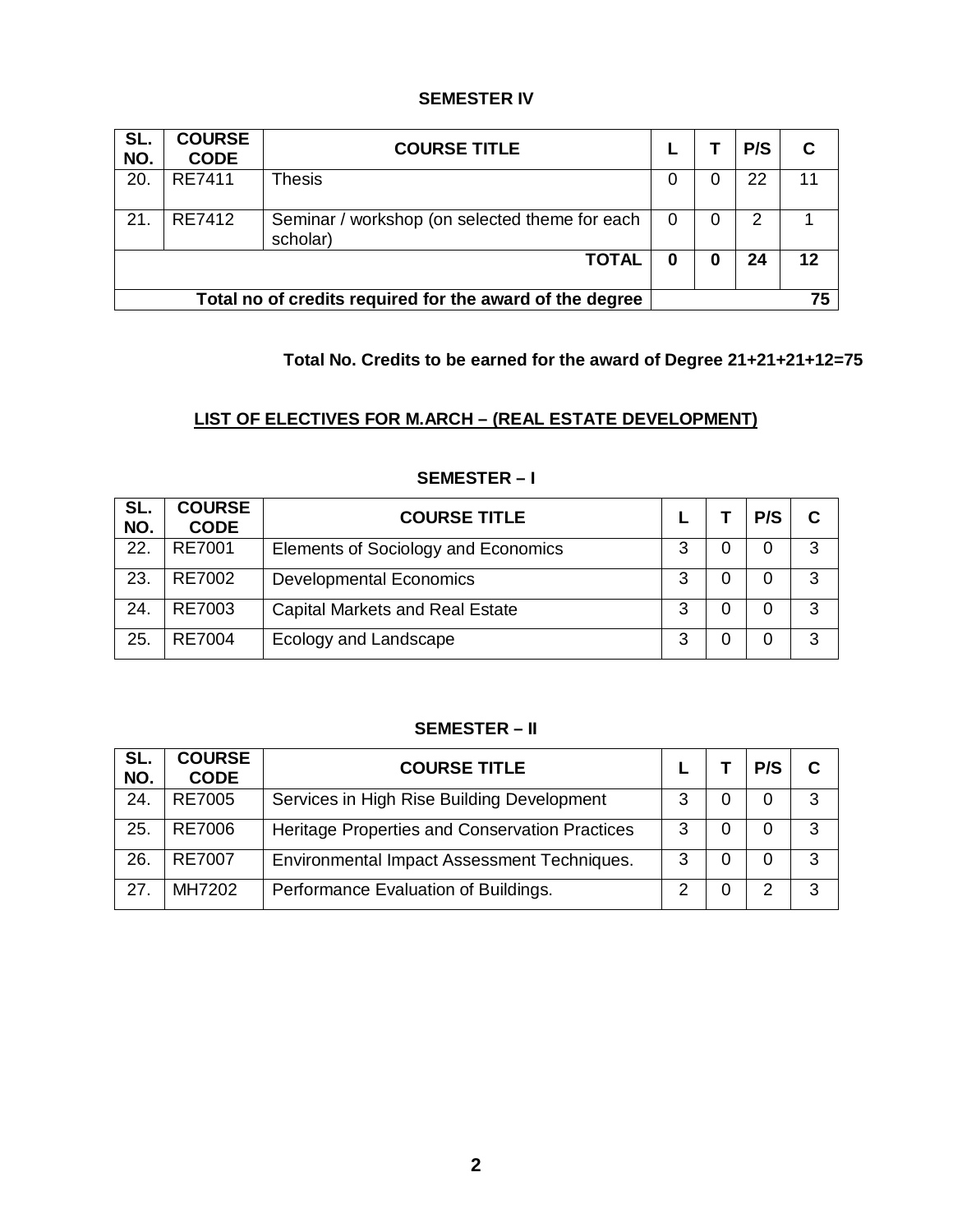### **RE7101 INTRODUCTION TO REAL ESTATE DEVELOPMENT L T P/S C AND DESIGN 3 0 0 3**

# **AIM:**

To create an interface between real estate development as a continuous process and design as an input into such process.

# **OBJECTIVES:**

- To understand land as a resource.
- To appreciate the role of team work to make a successful project
- To provide adequate inputs so as to make to the whole development as a smooth activity and ultimately be aware of the tactical aspects of marketing the completed property.

# **UNIT I CONCEPTS 4**

Fundamental Concepts & Techniques involved in Real Estate Development Process

# **UNIT II EVENTS AND PRE PROJECT STUDIES 6**

Modeling Sequential events in real estate development process – Site evaluation – Land Procurement – Development Team assembly – market study

# **UNIT III DEVELOPMENT PLANNING & APPROVAL PROCESS 10**

Identifying technical inputs required, planning objectives, front end clearances from various authorities, timing of the project and scheduling.

# **UNIT IV CONSTRUCTION & PROJECT MANAGEMENT 10 10**

Identifying the elements of infra structure and the resource mobilization, disaggregating the project components, mobilizing the human and fiscal resources procuring and storing materials.

### **UNIT V PROJECT MARKETING & HAND-OVER OF THE COMPLETED PROJECT** 25 and 25 and 25 and 25 and 25 and 25 and 25 and 25 and 25 and 25 and 25 and 25 and 25 and 25 and 25 and 25 and 25 and 25 and 25 and 25 and 25 and 25 and 25 and 25 and 25 and 25 and 25 and 25 and 25 and 25 and 25

Communication tools required for presenting the project, In house sales promotion, franchisee system, joint venture and sharing issues, procedure and laws relating to transfer of completed project.

# **TEXT BOOKS**

- 1. Gerald R Cortesi, "Mastering Real estate principles" (2001); Dearborn Trade Publishing, New York, U.S.A.
- 2. Fillmore W Galaty, "Modern Real estate practice" (2002); Dearborn Trade Publishing, New York, U.S.A.

# **REFERENCES**

- 1. Tanya Davis, "Real estate developer's handbook", (2007), Atlantic pub company, Ocala, USA.
- 2. Mike .E. Miles, "Real estate development Principles & Process  $3<sup>rd</sup>$  edition, (2000); Urban Land Institute, ULI – Washington DC
- 3. Richard B Peiser & Anne B. Frej, "Professional real estate development" The ULI guide to the business – (2003), Urban Land Institute U.S.A.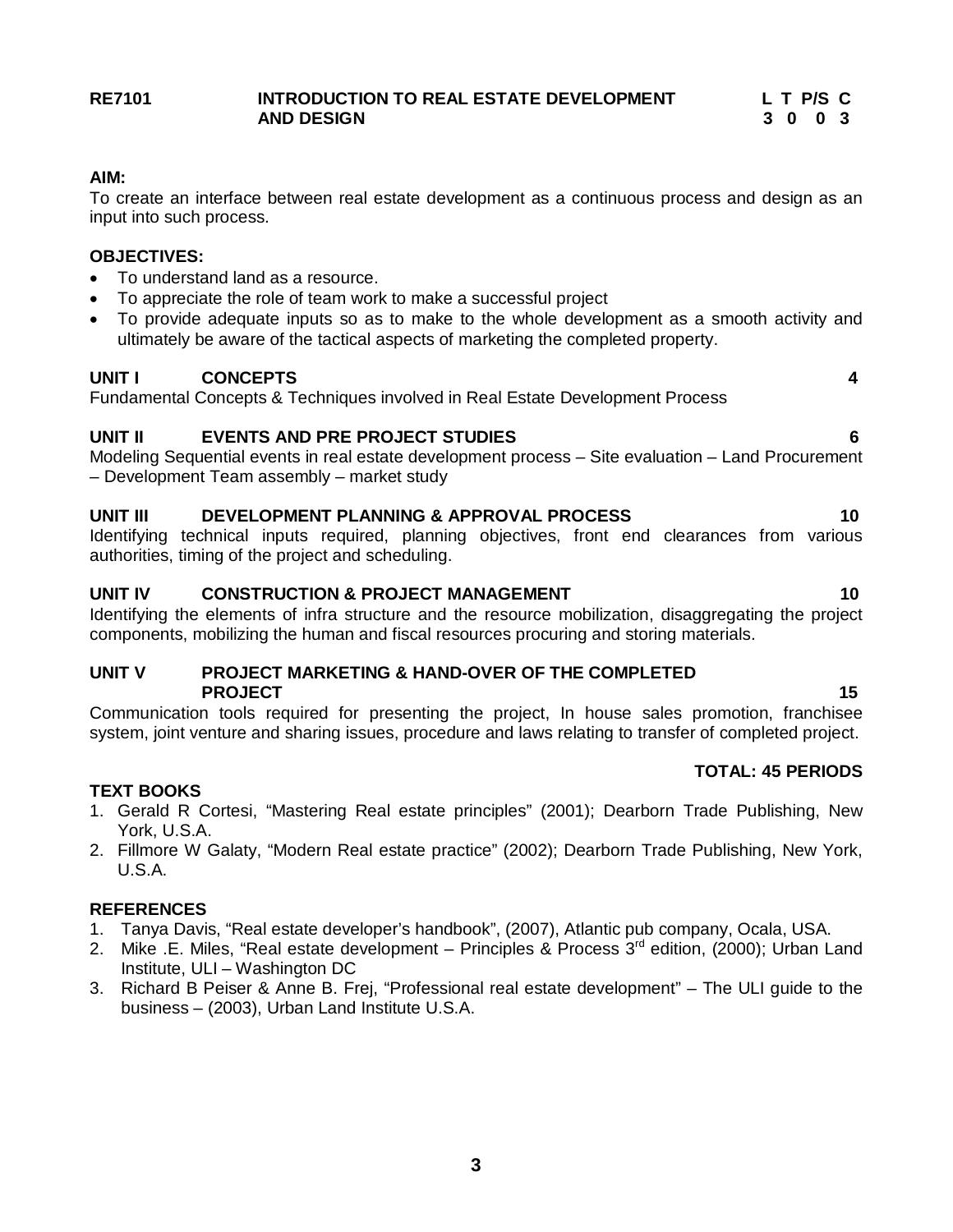# **RE7102 URBAN POLICY AND DEVELOPMENT REGULATION L T P/S C**

# **AIM:**

To obtain an overview of the policy implication at national and state level and their elevance at the micro level.

### **OBJECTIVES:**

- To understand the implications of the urbanisation on urban land.
- To capture the form and pattern of cities growth and market prices.
- To provide inputs for keeping tag of quality even while trying to make profit taking note of various regulatory regimes on land and development present in the country.

# **UNIT I UNDERSTANDING URBAN GROWTH 9**

Basics of Urban Planning - dynamic forces driving Urban growth – Urban spatial configuration. Regional influences on settlement hierarchy.

# **UNIT II LOCATIONAL DETERMINANTS 6**

Land use structure – Community & Neighbourhood Dynamics - Urban Land rent & Location Theories

# **UNIT III** QUALITY OF DEVELOPMENT 2004

Urban Quality – degeneration – Urban Renewal – regeneration - Sustainable development

# **UNIT IV URBAN POLICIES 10**

Government Policies – on public & private housing – Urban Fiscal Policies – Property Taxation – local Govt. Finance – Public policies on land & real estate, Land acquisition & alienation, Land pooling, Plot Reconstitution, TOD, TDR & Premium FSI and their implications – Impact of Govt. Regulations

# **UNIT V PUBLIC PRIVATE PARTICIPATION 10**

System drawn and informal participation, various models of public participation, participatory plan formulation, resource mobilisation, maintenance and management.

### **TEXT BOOKS**

- 1. David T Betto, "The Voluntary city Markets, Communities & Urban Planning" (2006)
- 2. Frieden, Bernard & Lyne Sagalyn, "Enterpreneurial cities & marverik developers, deal amking, getting & spending", (1990) MIT. Press, U.S.A

# **REFERENCES**

- 1. Jonathan Barnett; "Urban design as a public policy", (1974), Mc graw hill book co; New York.
- 2. Robert Freestone; "Urban Planning in a changing world the  $20<sup>th</sup>$  century experience 2000; Taylor & Francis pub. U.K.
- 3. John Ratcliffe; "Urban Planning & Real estate development, (2004); Taylor & Francis pub. U.K.

# **3 0 0 3**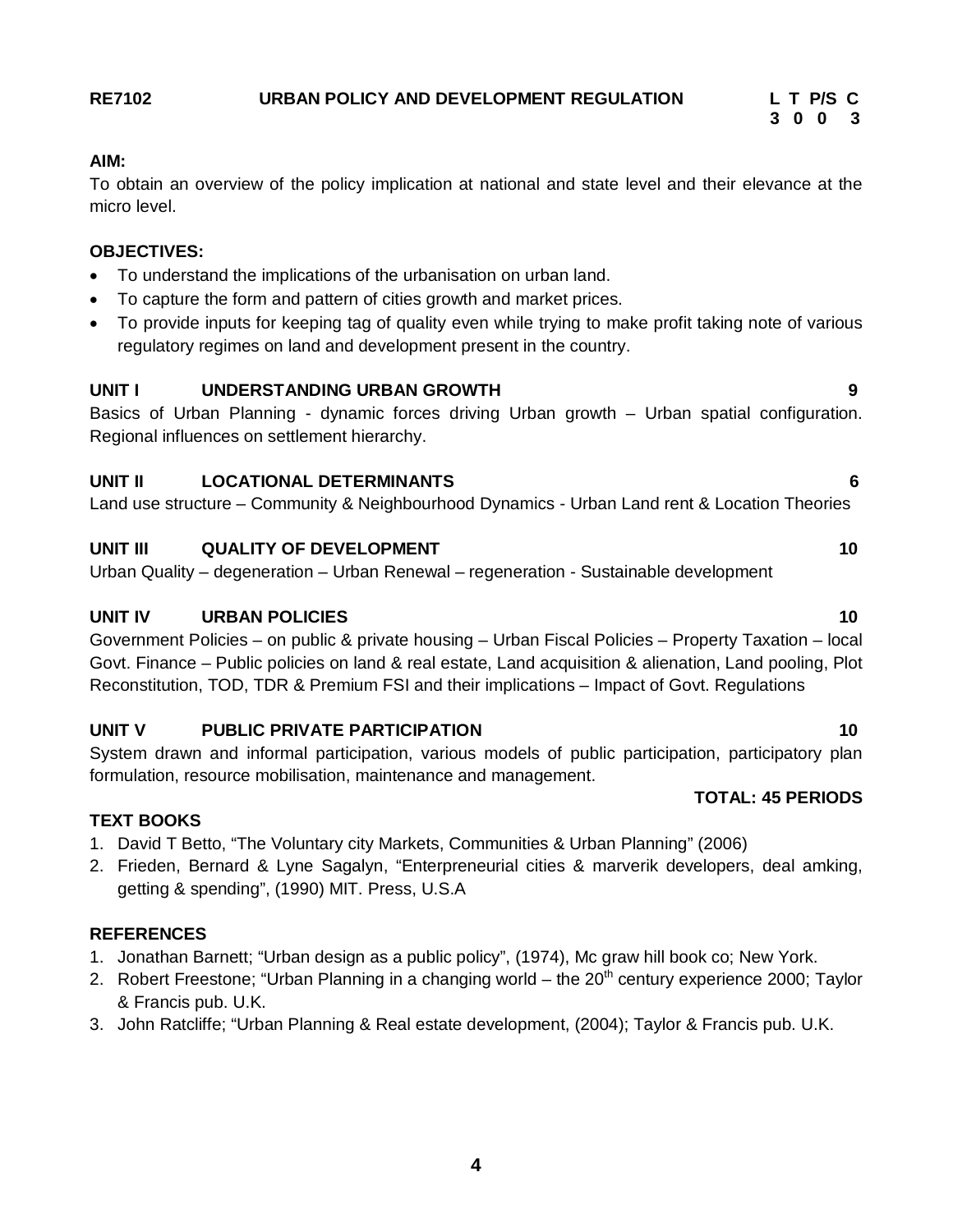# **RE7103 URBAN DESIGN, RETROFITTING AND ADAPTIVE REUSE L T P/S C**

### **AIM:**

To impress upon the professionals to look at the Real Estate from a broader perspective of urban aesthetics rather than islands of excellence / dreary development.

 **3 0 0 3**

### **OBJECTIVES:**

- To provide adequate inputs to understand the larger implications of the property as an integral part of the urban fabric.
- To demonstrate the value addition to property development by adhering to urban aesthetics as a leverage for price mechanism.
- Emphasing the need for sustainability of the existing morphology through adaptive reuse pr prolonging the life for longer time with consistency in price.

# **UNIT I INTRODUCTION TO URBAN DESIGN THEORY 6**

City as a three – dimensional entity, study of volumes & open spaces, a brief historic review of the development of the urban design discipline and principles.

# **UNIT II ELEMENTS OF URBAN DESIGN 10**

Urban form as determined by the inter-play of masses, voids, building typology, scale, harmony, symmetry, colour, texture, light & shade, dominance, height, urban signage & graphics, organization of spaces & their articulation in the form of squares, streets, vistas & focal points, image of the city & its components.

### **UNIT III PHYSICAL & NON –PHYSICAL DETERMINANTS OF URBAN FORMS 10**

Activity & Morphology of space, form, size & structure of cities, related geometry co-related with their determinants, case studies of urban design characteristics of cities in India & abroad, issues for public intervention.

### **UNIT IV RETROFITTING OF BUILDINGS / PROPERTIES AND ADAPTIVE REUSE** 10

Methods & mechanisms – Urban Renewal – Rehabilitation, Redevelopment & Conservation – Basic principles, values, conservation importance of sites, area, typology, techniques of conservation.

### **UNIT V CASE STUDIES 9**

Legal & administrative aspects, policies, charters, case studies of proposals for conservation / adaptive reuse from India & Abroad.

# **TOTAL: 45 PERIODS**

# **TEXT BOOKS**

- 1. Jonathan Barnett, "Designing cities without designing building", (1982), Harper & Row, New York.
- 2. Edmond Bacon, "Design of cities", (1976), revised edition, Viking Penguin Inc; U.S.A.

### **REFERENCES**

- 1. Jon Lang, "Urban design" a typology pf procedures & products 2005, Glsevier, North America.
- 2. Gcoffrey Broadbent, "Emerging concepts in Urban Space Design-(1995), Jayker & Fravels.
- 3. Cliff Monghtin, "UD-Street & Square," (2003), Architectural Press.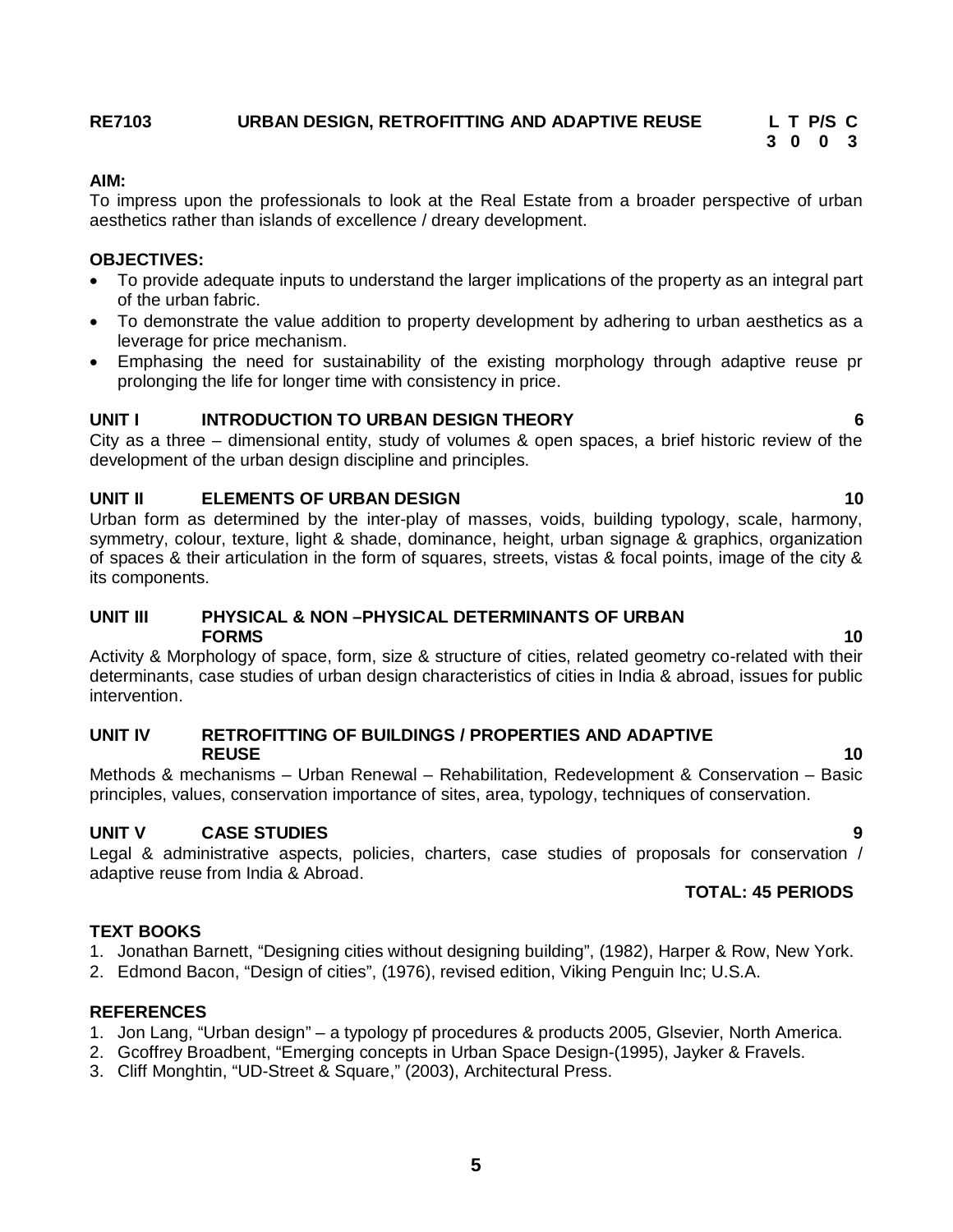# **3 0 0 3**

### **AIM:**

To emphasis the need to integrate the building design process into development cycle.

# **OBJECTIVES:**

- Packing adequate knowledge to work with multi disciplinary team.
- To make aware of the scheduling and accounting issues which will affect the cost.
- Capacity to identify and develop the data base for quality, control and safety.

# **UNIT I CONSTRUCTION PLANNING 8**

Basic concepts of development of construction plans – Choice of Technology & Construction method defining Work Tasks – Precedence relationships among activities – Estimating Activity Durations – Resource requirements for work – Coding Systems.

# **UNIT II SCHEDULING PROCEDURE & TECHNIQUES 12**

Relevance of Construction Schedule – Critical Path method – Calculations for critical path Scheduling – Presenting Project Schedules – Activity Float. Critical Path scheduling for activity - on –node with leads. Lags & Windows – Calculations for scheduling with lags & windows – resource oriented Scheduling – scheduling with resource constraints and precedence – use of advanced scheduling techniques – scheduling with uncertain durations – calculations for Monte – Carlo Schedule Simulations – crashing and time-cost trade-offs – scheduling in poorly structured problems – improving the scheduling process.

# **UNIT III COST CONTROL MONITORING & ACCOUNTING 10**

The cost control problem – the project Budget – Forecasting for activity cost control – Financial accounting systems and cost accounts – Control of project Cash Flows – Schedule control – Schedule & Budget Updates – Relating cost & Schedule information.

# **UNIT IV QUALITY CONTROL & SAFETY DURING CONSTRUCTION 7**

Quality & Safety Concerns in construction – Organising for Quality & Safety – work and material specifications -Total quality control – quality control by statistical methods – statistical quality control by sampling and Variables – Safety.

# **UNIT V ORGANISATION & USE OF PROJECT INFORMATION 8**

Types of project information – accuracy and use of information – computerized organistion & use of information – organizing information in databases – relational model of databases – other conceptual models of databases - centralized databases. Management systems – databases & application programmes - Information transfer and flow.

# **TEXT BOOKS**

- 1. John Rodger Illingworth, (2000), "Construction methods & Planning", Taylor & Francis, U.K
- 2. Frank Harris, "Modern Construction management", (2006), Blackwell publishing, U.S.A.

# **REFERENCES**

- 1. Jimmie W. Hinze, "Construction planning & scheduling" (1997), Pretince hall. USA.
- 2. Calin M Popescn, "Project Planning, Scheduling & Control in Construction (1995), John Wiley & Sons. USA.
- 3. James O' Brien, "CPM in Construction Management" (2006) McGraw hill, USA.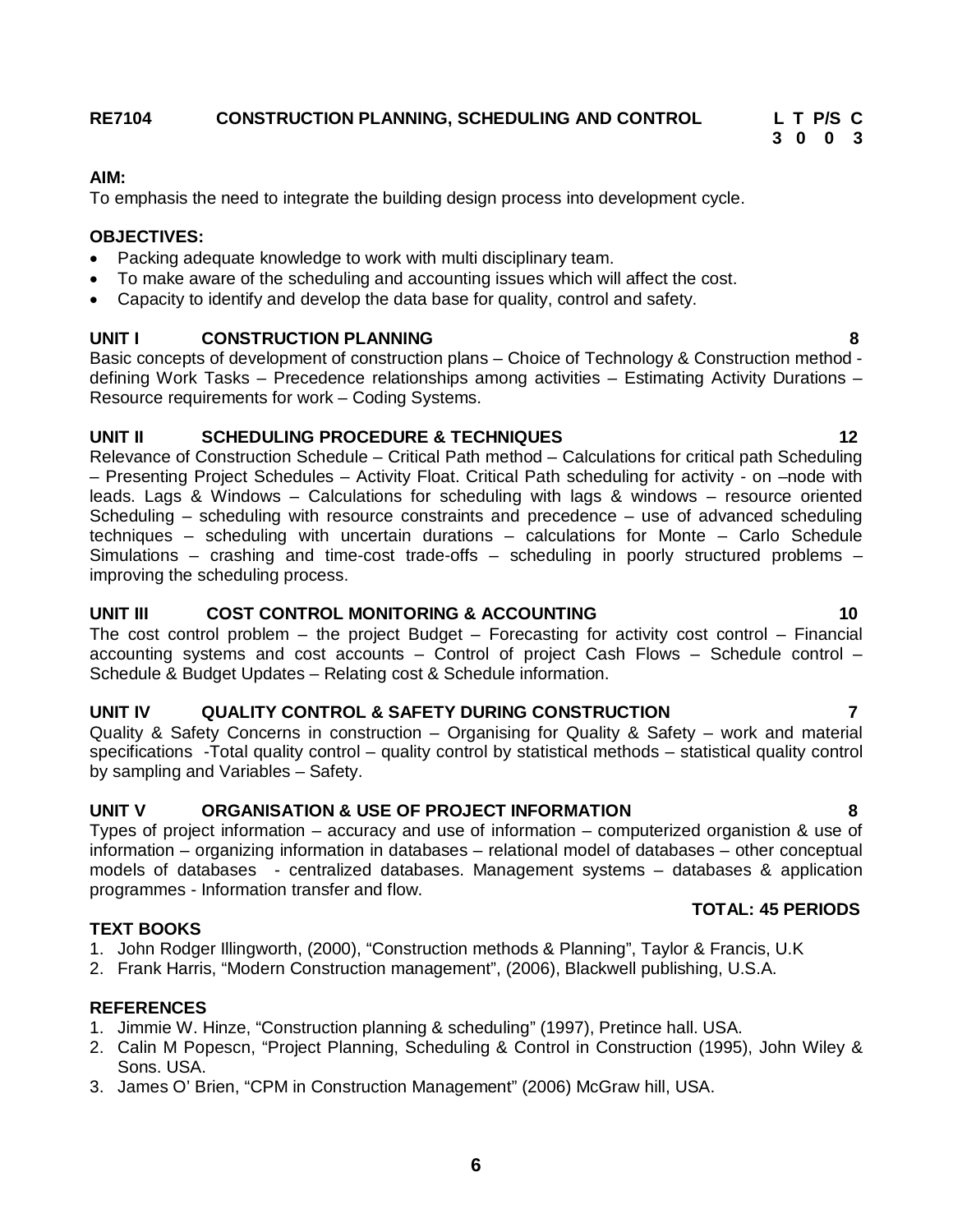### RE7111 **REFAULD PROJECT – I** (CORPORATE DEVELOPMENT L T P/S C<br>LAND DEVELOPMENT) LAND 12 6 **LAND DEVELOPMENT)**

Projects on Corporate Development as well as Land Development to sensitize students to the issues of land and corporate development is to be undertaken

### **TOTAL: 180 PERIODS**

| <b>RE7201</b>                                             | <b>REAL ESTATE FINANCE</b>                                                                                                                                                                                              |  | L T P/S C<br>3 0 0 3 |
|-----------------------------------------------------------|-------------------------------------------------------------------------------------------------------------------------------------------------------------------------------------------------------------------------|--|----------------------|
| AIM:                                                      | To provide an insight into the financial aspects of Real estate.                                                                                                                                                        |  |                      |
| <b>OBJECTIVES:</b><br>$\bullet$<br>$\bullet$<br>$\bullet$ | Basic analytical methods for investment and financing in properties.<br>Influences of international modes of decision making.<br>Understanding risks in real estate as a tool in mortgaging and investment performance. |  |                      |
| UNIT I                                                    | <b>FUNDAMENTAL CONCEPTS</b><br>Principles, analytical methods and tools useful for making investment and finance decisions regarding<br>individual properties (Commercial, Industrial, Residential)                     |  | 8                    |
| <b>UNIT II</b><br>trusts, joint venture)                  | <b>NON CONVENTIONAL FINANCE</b><br>Institutional real estate decision making (pension funds, banks, life insurance companies, investment                                                                                |  | 7                    |
| <b>UNIT III</b>                                           | <b>RISK ANALYSIS</b><br>Forecasting cash flows and estimating risk in real estate investments                                                                                                                           |  | 10                   |
| UNIT IV                                                   | <b>SECURITIZATION</b><br>Development of real estate securitization and structured financing including mortgage contract -<br>Mortgage and options including calculation of various durations to evaluate risk sharing   |  | 10                   |
| <b>UNIT V</b>                                             | <b>PRICING AND BENCH MARKING</b><br>Equilibrium pricing of assets clauses – investment performances measurement – bench marking –<br>counseling for purchase and sale.                                                  |  | 10                   |
| <b>TEXT BOOKS</b>                                         | <b>TOTAL: 45 PERIODS</b>                                                                                                                                                                                                |  |                      |
| <b>U.S.A.</b>                                             | 1. Terrence M Clauritie, "Real estate finance: Theory & practice", (2005), Prentice hall, U.S.A<br>2. Steve Bergsman, "Maverick real estate financing", (2006), John Wiley & Sonss Inc, New Jersey,                     |  |                      |

# **REFERENCES**

- 1. David Falk; "The fundamentals of Real estate finance", (2005).USA
- 2. Ira Nachem, The complete guide to "Financing real estate development" 2007- Mc Graw hill companies, USA.
- 3. Nathan. S. Collier, "Construction finding the process of RE development, Appraisal & finance (2007); John Wiley & Sons Inc; New Jersey.

**7**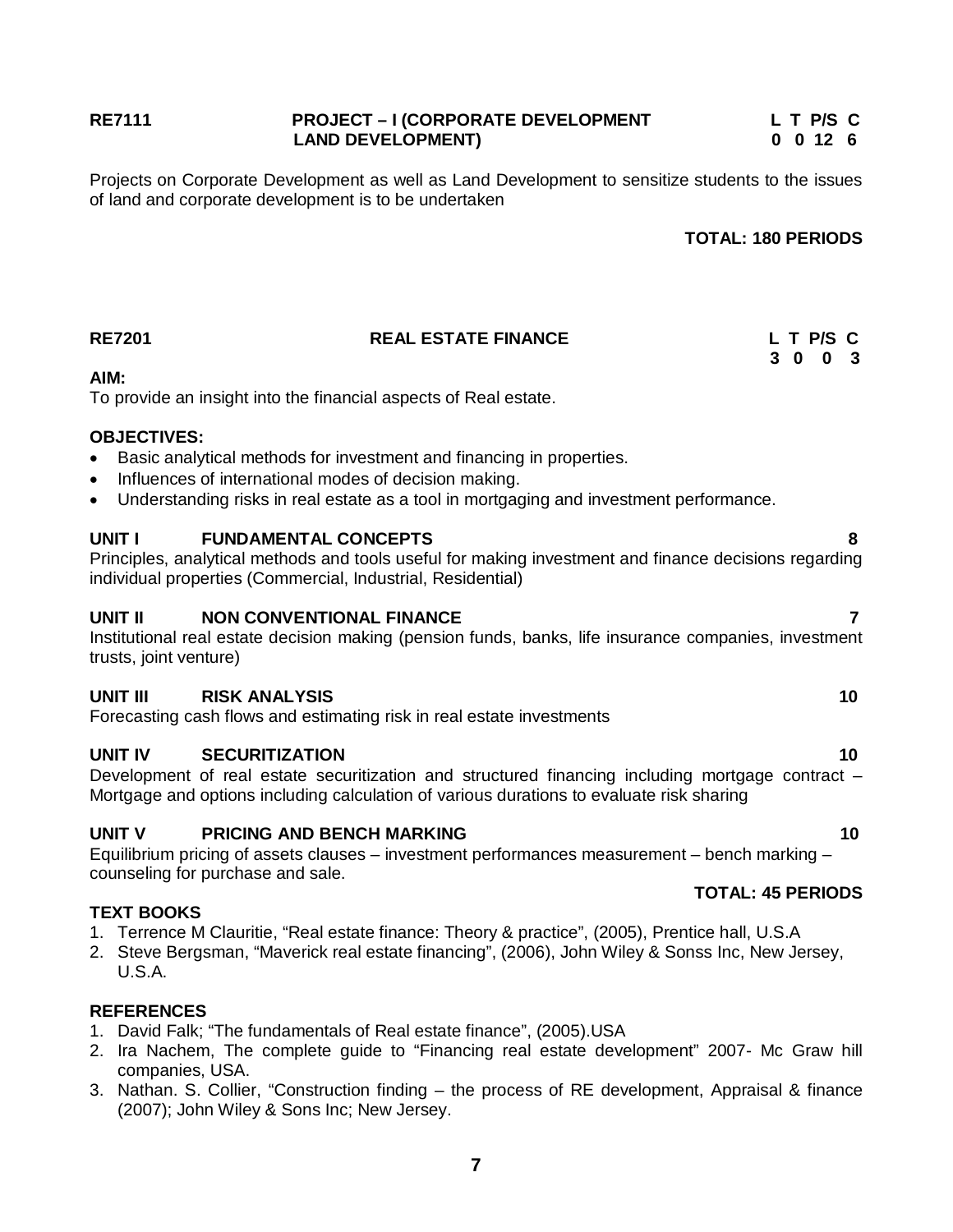|                                                                                                                                                                                                                                              |                          | 3 0 0 3 |                 |   |
|----------------------------------------------------------------------------------------------------------------------------------------------------------------------------------------------------------------------------------------------|--------------------------|---------|-----------------|---|
| AIM:<br>Introducing the various laws that affect land and property.                                                                                                                                                                          |                          |         |                 |   |
| <b>OBJECTIVES:</b><br>To expose to land ownership, transfer, lease and mortgage regulations.<br>$\bullet$<br>Development control rules as the affect the property market.<br>$\bullet$<br>• To relate the land use to property market.       |                          |         |                 |   |
| <b>REGULATORY REGIME</b><br>UNIT I<br>Laws and regulatory Framework - Understanding and appraisal of the regulatory regime                                                                                                                   |                          |         |                 | 9 |
| <b>UNIT II</b><br><b>REGISTRATION</b><br>Law of Property, examining the rules relating to the transfer of land, the system of registration of title,<br>co-ownership of land - Land title - Tenancy                                          |                          |         | 10              |   |
| <b>UNIT III</b><br><b>TRANSFER OF PROPERTY</b><br>Property – Possession – transfer of Property – rights – leases – mortgage                                                                                                                  |                          |         | 10              |   |
| UNIT IV<br><b>DEVELOPMENT CONTROL</b><br>Controls on land use - Land use regulations - ordinances - subdivision rules - Principles and<br>procedures on Land Acquisition & Land ceiling act.                                                 |                          |         | 10 <sup>1</sup> |   |
| <b>UNIT V</b><br><b>LAWS SUPPORTING PLAN IMPLEMENTATION</b><br>Town and country planning Act, municipalities and local bodies act, Acts relating to environmental<br>quality and infra structure development.                                |                          |         |                 | 6 |
|                                                                                                                                                                                                                                              | <b>TOTAL: 45 PERIODS</b> |         |                 |   |
| <b>TEXT BOOKS</b><br>1. Judith – Anne Mackenzie, "Text book on Land Law", (2004), Oxford University Press, U.K.<br>2. Kevin J Gray, "Elements of land law", (2004), Lexis Nexis, U.K.                                                        |                          |         |                 |   |
| <b>REFERENCES</b>                                                                                                                                                                                                                            |                          |         |                 |   |
| 1. Kendem adward Digby, "An introduction to the history of the law of real property" (2005), the law<br>book exchange Ltd. UK.<br>2. V.G. Ramachandran, "Law of land acquisition & compensation, 8 <sup>th</sup> edition, 2000, Eastern Book |                          |         |                 |   |
| Company, Lucknow.                                                                                                                                                                                                                            |                          |         |                 |   |
| 3. K.C. Gopalakrishnan, "Legal Economics (Interactional Dimensions of economics and Law), (1998)<br>ed; reprinted (2005), Eastern Book Company, Lucknow.                                                                                     |                          |         |                 |   |

### RE7203 **MANAGEMENT INFORMATION SYSTEM** LT P/S C<br>FOR REAL ESTATE BUSINESS 3 0 0 3  **FOR REAL ESTATE BUSINESS**

# **AIM:**

To develop a comprehensive global information system in the area of Real estate business.

# RE7202 LAW RELATING TO LAND AND PROPERTY PROCUREMENT L T P/S C<br>3 0 0 3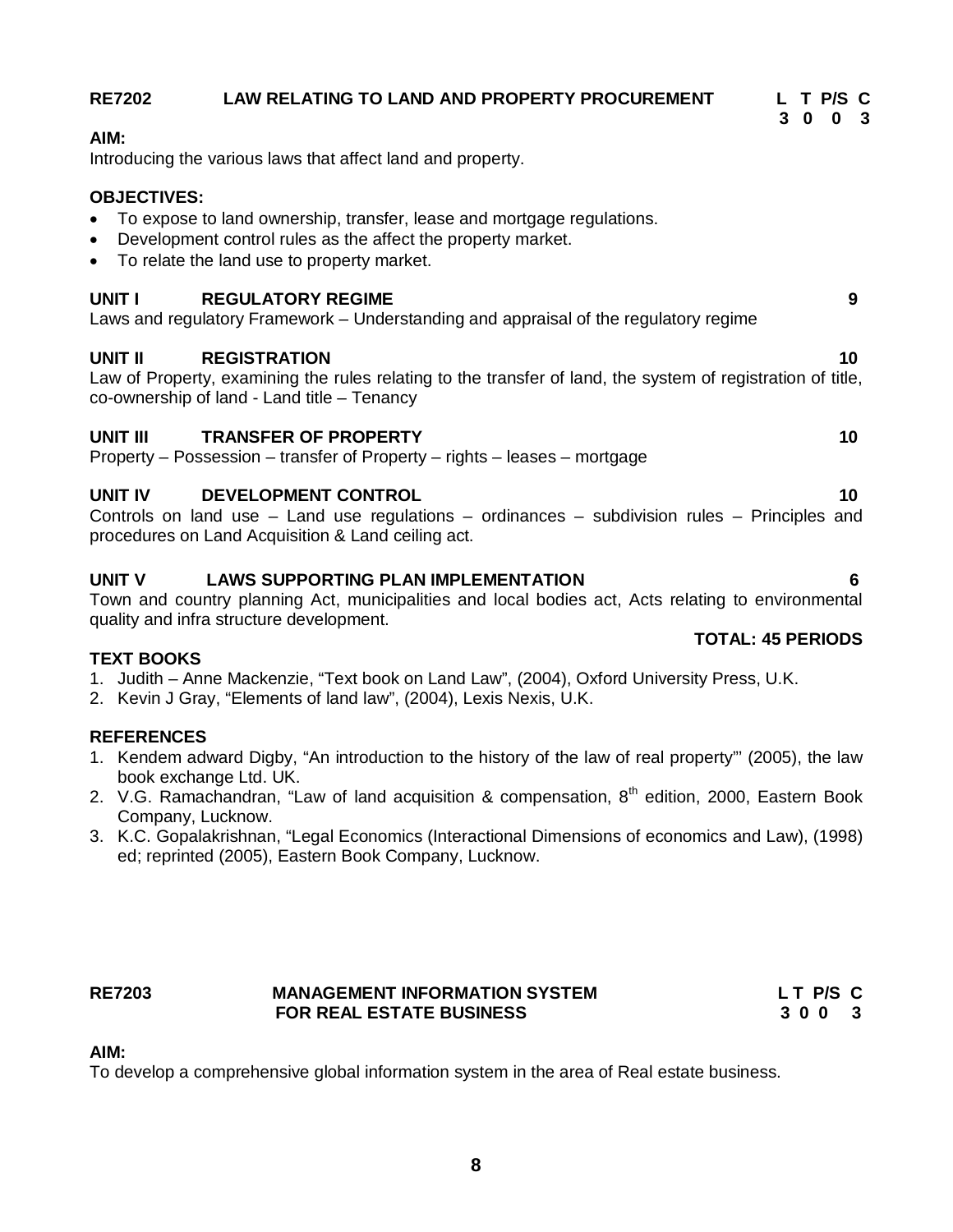### **OBJECTIVES:**

- To develop easily updatable and retractable information system Architecture for Real estate business.
- Modular system for each layer of the business cycle.
- Conceiving and put in practice the facility management for managing different types of property.

# **UNIT I INTRODUCTION TO INFORMATION SYSTEM 4**

Information Systems – Establishing the framework – Business model – Information system architecture – Evolution of Information Systems

### **UNIT II SYSTEM DEVELOPMENT 9**

Modern Information System – System development Life cycle – Structured Methodologies – Designing computer based methods – Procedures, control, designing structured programme – development of urban forms, Land use planning process, property development process.

### **UNIT III INFORMATION SYSTEMS 15**

Integrated construction management Information System – Project Management Information System – Functional Areas – Finance, Marketing, Production – Personnel Levels – DSS, EIS, ES-Comparison, and Concepts & Knowledge Representation – Managing International Information System – Property & Facility Management – Management of different types of property developments – formulating management plan – Tools & Techniques in managing physical assets – corporate business plan.

### **UNIT IV IMPLEMENTATION & CONTROL 7**

Control & testing - Detection of error – validating – Cost Benefit Analysis – Assessing the value & risk of Information System – Outsourcing – benchmarking.

# **UNIT V SYSTEM AUDIT 10**

Software engineering qualities – Design –Production & Service – Software Specification – Software metrics – Software quality assurance – systems methodology – objectives – time & logic – Knowledge & Human Dimension – Software lifecycle models – Verification & Validation.

### **TEXT BOOKS**

- 1. Michael E Whiteman, "The handbook of Information systems research", (2004), Idea group Inc (IGI), U.S.A.
- 2. Hossein Bidgoli, "Intelligent Management support systems', (1998), Quorum, Greenwood. UK.

### **REFERENCES**

- 1. Mark Rowh, "Careers in R.E, 2002, Mc Graw hill professional, NT.
- 2. Peter Wyatt, "GIS in land & property management, 2003, Taylor & francis.
- 3. Jmaes. O' Brien, "M.I.S" (2008) Mc. Graw Hill , USA.

# **RE7204 VALUATION AND ARBITRATION IN REAL ESTATE L T P/S C**

# **AIM:**

Build up a cadre of professional Architects for valuation and arbitration in the long run.

# **TOTAL: 45 PERIODS**

# **3 0 0 3**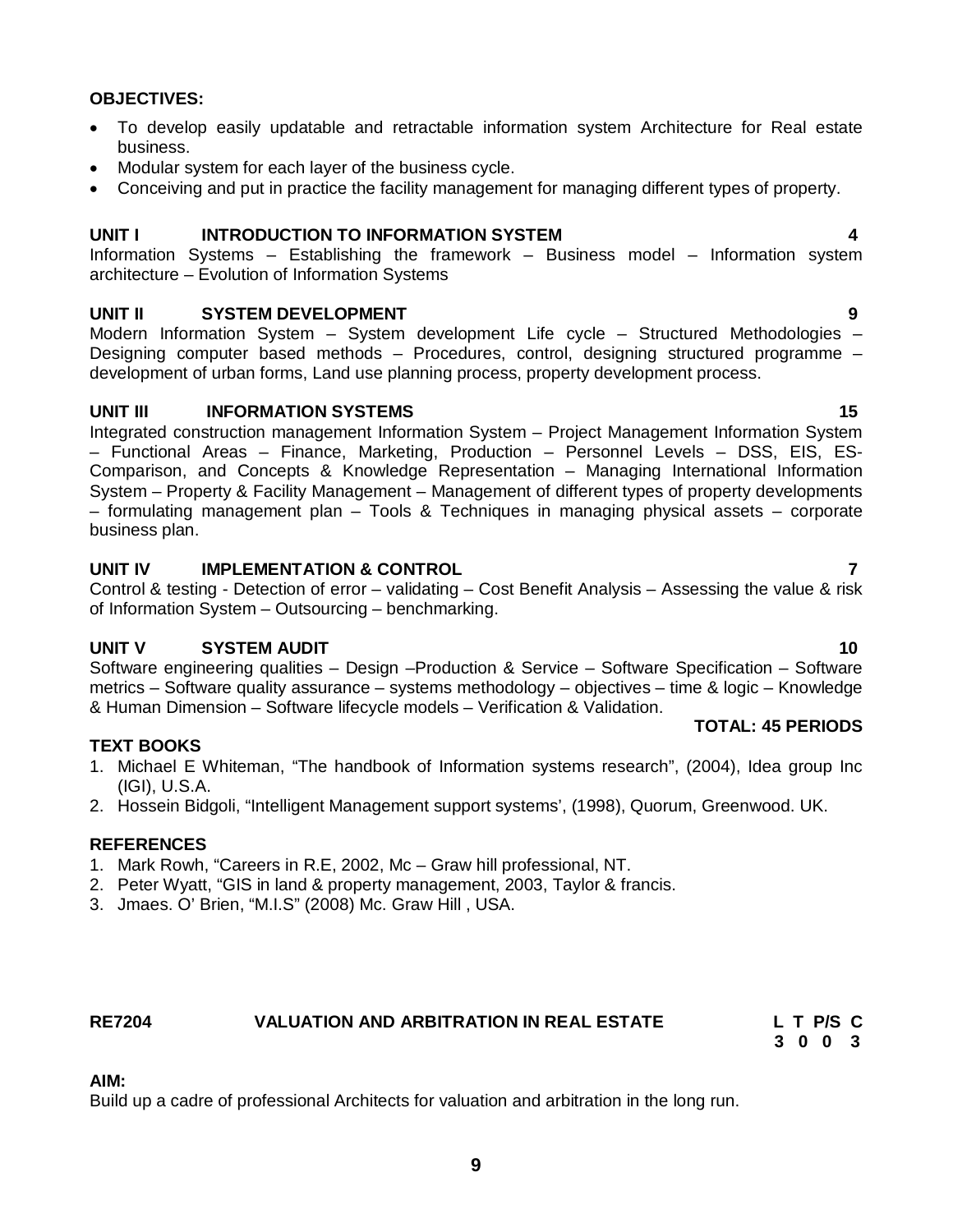# **OBJECTIVES:**

- To teach the techniques of valuation of properties.
- To provide the required input to create space for specialization in this area.
- To strengthen the defence in presenting the procedural rules, dispute resolution.

### **UNIT I FUNDAMENTAL PRINCIPLES AND CONCEPT OF VALUE 7**

Open market value – Property and Property Market – Property as an Investment.

# **UNIT II NATURE AND SCOPE OF VALUATION 9**

Valuation function – Role and functions of valuer – Scope – Value Theory – Process.

### **UNIT III DETERMINATION OF VALUES 9**

Techniques to determine the values for loan, sale and insurance – Professional standards – report writing – Leasehold Valuation – different methods.

### **UNIT IV EVALUATION OF INCOME AND PROPERTY 10**

Discounting and compound interest – Income Estimation and forecasting – debt financing – capitalization and discount rates  $-$  tax considerations  $-$  introduction to mortgage equity analysis  $$ financial residual techniques.

### **UNIT V ARBITRATION 10**

Arbitration agreement – statement of defense – proceedings – Arbitral Body – Multi – party Arbitration – Independence of arbitrators – acceptance – forwarding act – procedural rules – disputes – settlements – arbitral award – Time Limit – Contents of award – Costs of Proceedings.

### **TOTAL: 45 PERIODS**

### **TEXT BOOKS**

- 1. "Valuation of Immovable properties" (Under Direct Taxes) edn(2002), Grish Chand Gupta, Bharath Law House,New Delhi-83.
- 2. "Law Relating to Arbitration and A.D.R, New Edn(2002), N.K. Acharya's Asia Law House, Hyderabad, India.

### **REFERENCES**

- 1. Ko Wang, Real estate valuation theory, (2001) Kluwer Academic publishers, S. America.
- 2. Howard C Gelbtuch, "Real estate valuation in global markets", (1997), Appraisal institute.
- 3. Aswanth Damodaran, Investment Valuation (2002), John Wiley & Sons, UK.

| <b>RE7211</b> | <b>PROJECT – II (MEGA PROJECT TOWNSHIP</b> |  | L T P/S C        |  |
|---------------|--------------------------------------------|--|------------------|--|
|               | <b>LAND AND BUILDING)</b>                  |  | $0 \t0 \t12 \t6$ |  |

Large scale corporate, commercial & mixed use of development including issues involved in various stages of construction, financial implications and saleability.

### **TOTAL: 180 PERIODS**

### **INTERNSHIP**

During the summer, students are placed into an internship / practical experience. This provides a unique opportunity for the students to gain hands- on work experience in the real estate industry, with a company in the same area as their desired career path. The Real Estate Internship Program aims to provide real world learning experience of both the private & public real estate organizations. Industry specialization areas include development activities, professional consultancy services, fund management as well as policy exposure in Government agencies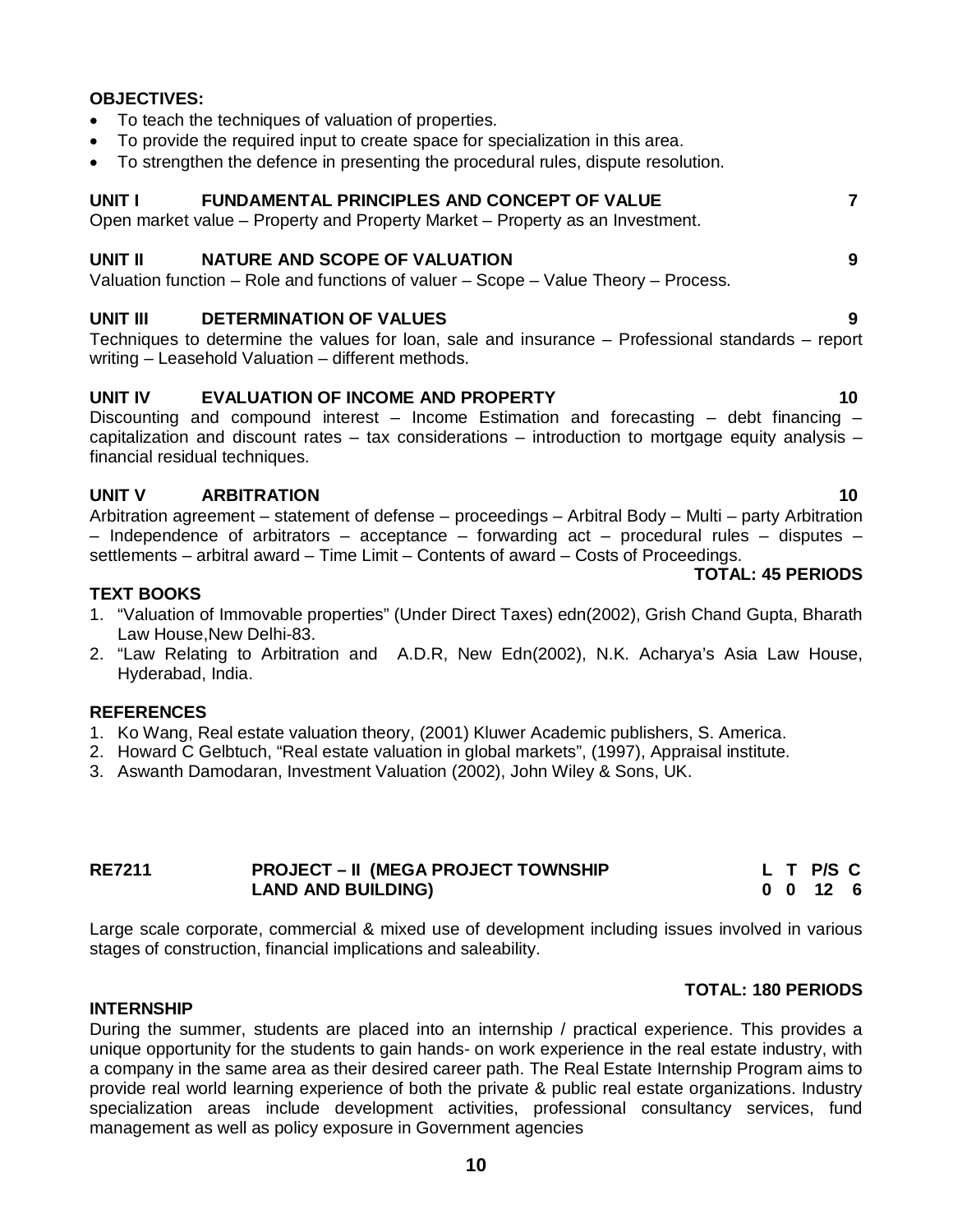# **RE7301 TURNKEY APPROACH TO CORPORATE COMMERCIAL AND L T P/S C RESIDENTIAL DEVELOPMENT**

# **AIM:**

To create a platform for encoring qualified professionals to take up Turkey developments.

# **OBJECTIVES:**

- To acquire additional skills from being a mere designer to negotiator and a person capable of conflict resolutions.
- Adequately equipped to manage properties and provide advice on strategic planning of real estate investment.
- To get know about the leverage the real estate could provide in the overall development process.

# **UNIT I 9**

Real Estate Marketing & Negotiation – Fundamentals of Real Estate Marketing & Negotiation – concepts - Principles & Practices in marketing & testing of various types of real estate developments. Nature of real estate conflicts – disputes - negotiation theory - principles - skills - Practice & application of negotiation skills.

**UNIT II 8** Real Estate Management – Basic concepts and fundamental principles of property & facility management – tenure arrangements – Relevant Legislations – Ownership – Management of different types of Property developments

**UNIT III** 10 Real Estate Practice & Ethics – Exploring common business forms – development of real estate practices – legal - ethical duties of a real estate professional – strategic planning – marketing professional services – professional liability – ethical theory – ethical issues in real estate business – expert witness in court testimonies.

**UNIT IV** 10 Real Estate Investment – Skills to analyse a real estate investment problem – real estate investment objectives – leasing structure – property income analysis – characteristics of real estate returns and risks – financial leverage – after tax returns – diversification – equity versus debt investment – analysis of real estate asset – portfolio performance – real estate equity investment strategies.

# **UNIT V 8**

Turnkey Approach – System - contractual actions – testing - training – logistical - operational support – procurement process – management contract –licensing

# **TEXT BOOKS**

- 1. David M Geltener Commercial Real estate Analysis & Investments (2000), South western Educational Publication.
- 2. CT. Walker, "Privatised infrastructure: The Build, Operate, Transfer approach", (1995), Thomas Telford, Publishing, Westminster, London..

# **REFERENCES**

- 1. JW Rully, "The language of Real estate, ", (2000), Dearborn Real estate education, Chicago.
- 2. Mathew S Chan, Real estate partnership & alliance, Ascend beyond Publishing, Columbus, USA.
- 3. Robert Alan Corporate Real estate Development (1976), Rovwan & Littlefield Publication.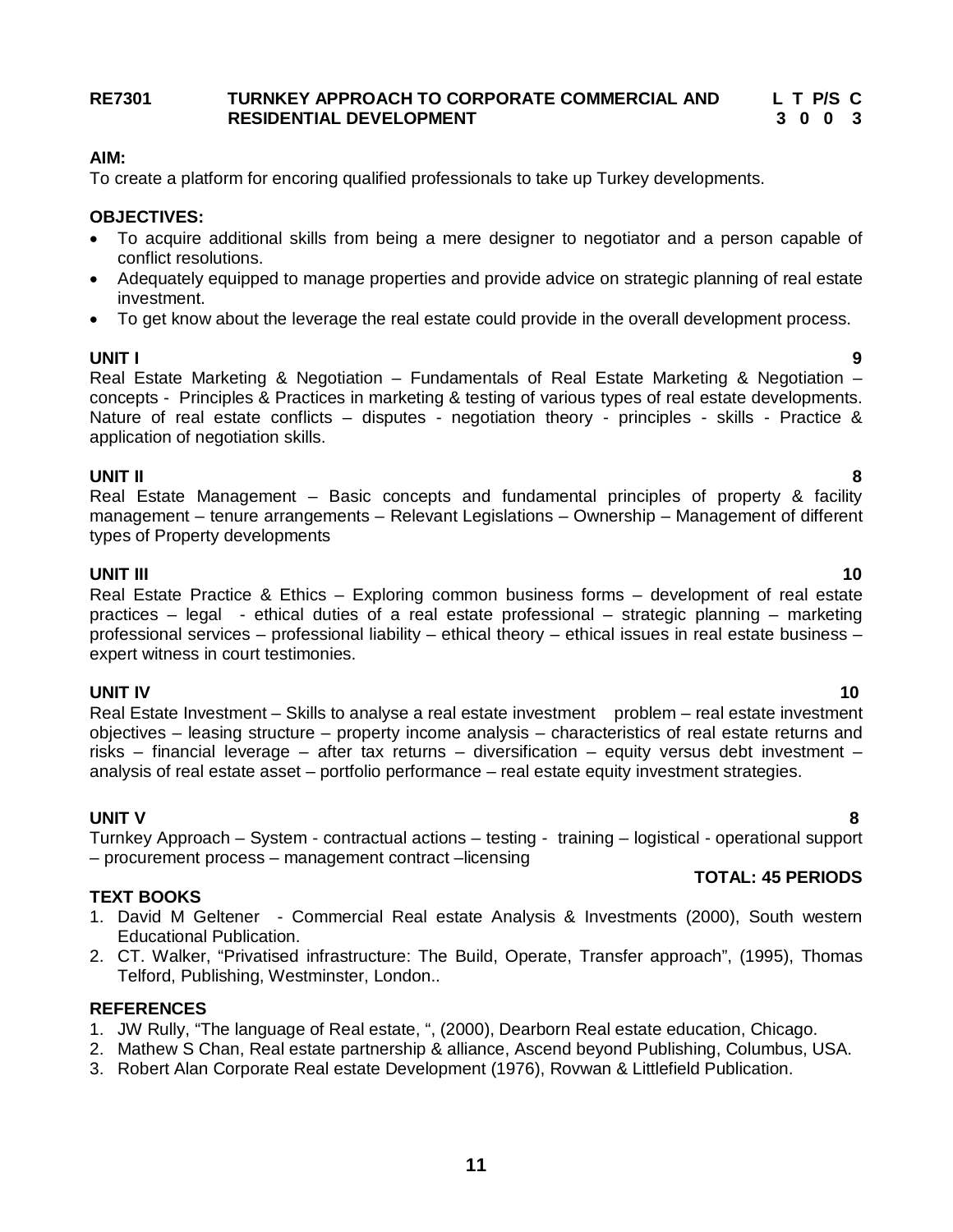# **AIM:**

To be capable of appreciating the construction related issues that are to be kept in mind while in the business of real estate.

# **OBJECTIVES:**

- Knowledgeable enough to advise clients on selection of professional services.
- Coperationalising the design and construction through scheduling the construction activity.
- Be clear about cost control methods and their implication in reality market.

### **UNIT I 9**

The Owner's Perspective – Introduction – project life cycle – major types of construction – selection of professional services – construction contractors – functioning of constructed facilities - legal and regulatory requirements – the changing environment of the construction industry – the role of project managers

# **UNIT II 9**

Organising for Project Management – What is project management – trends in modern management – Strategic planning and project programming – Effects of project risks on organization – organisation of project participants – traditional designer – constructor sequence - professional construction management – Owner – builder – operation – turnkey operation – leadership and motivation for the project team – Interpersonal behaviour in project organisation – perceptions of owners and contractors

# **UNIT III 9**

The design and construction process – design and construction as an integrated system – innovation and technological feasibility – design methodology – functional design – physical structure – geotechnical engineering – investigation – construction site environment – value engineering – construction planning – Industrialized construction and Prefabrication – Computer aided engineering.

# **UNIT IV 9**

Labour, Material and Equipment Utilization – Historical perspective – Labour production – factors affecting job site – Productivity – Labour relations in construction – Problems in collective bargaining – Materials management – Materials procurement and delivery Inventory control – Tradeoffs of cost in material management – Construction Equipment – Choice of Equipment – Standard production rates – Construction Processes – Queues

and Resource Bottlenecks.

**UNIT V 9** Cost Estimation – Costs associated with construction facilities – Approaches to cost estimation – Type of construction – Cost estimates – Effect of scale on construction cost – Unit cost – Method of Estimation – Methods for allocation of Joint costs – Historical cost data – Cost indices – Applications of Cost Indices to estimating – Estimate based on Engineers List of Quantities – Allocation of Construction costs over time – Computer aided Cost estimation - Estimation of Operating costs.

# **TOTAL: 45 PERIODS**

# **TEXT BOOKS:**

- 1. Frank Haris, Modern Construction Management (1988), Vlackwell Publications, U.K.
- 2. Richard H Clough Construction Project Management (2000), John Wiley & Sons, U.S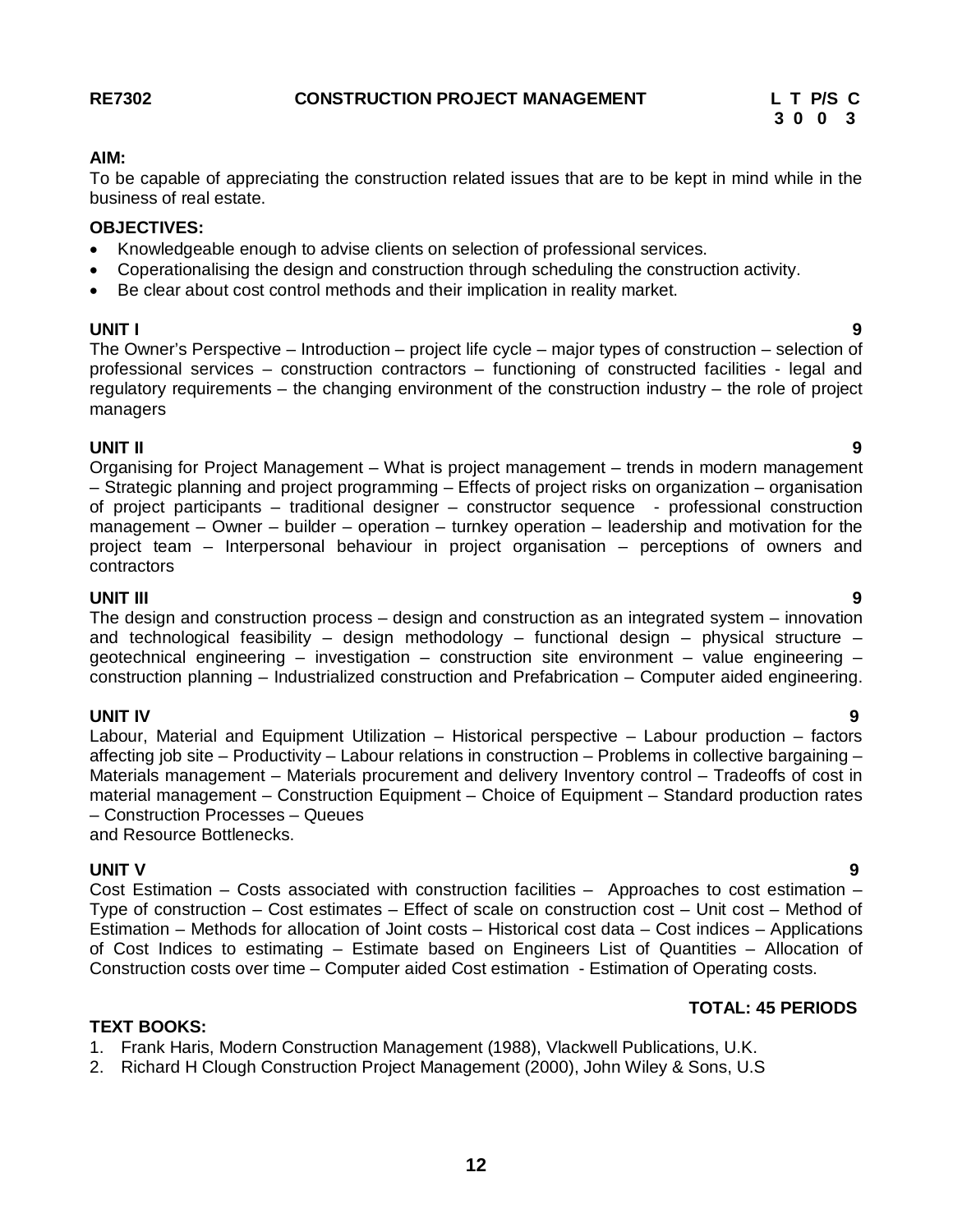### **REFERENCES**

- 1. Denny Mc George & Angela Palmer, "Construction Management", (2002), 2<sup>nd</sup> ed. Blackwell science, Oxford.
- 2. P.K. Joy Construction Management (2005) Macmillan, New Delhi.
- 3. B. Sengupta & H Guha Construction management and Planning (1995), Mc Graw Hill publishing company ltd, New Delhi.

| <b>RE7303</b> | <b>CONTRACT LAW AND REGULATION</b> | L T P/S C |  |  |
|---------------|------------------------------------|-----------|--|--|
|               |                                    | 3003      |  |  |

### **AIM**

To develop understanding and skills to provide advise to the client in this area.

### **OBJECTIVE**

- Construction contracts, bidding evaluation.
- Legal requirements of land and its development.
- Adequately informed to overcome labour related issues.

**UNIT I 9** Construction Contracts – Indian Contracts Act – Elements of Contracts – Types of Contracts – Features – Suitability – Design of Contract Documents- International Contract document - Standard Contract Document – Law of Torts.

### **UNIT II 9**

Tenders – Prequalification – Bidding – Accepting – Evaluation of Tender Form – Technical – Contractual – Commercial points of View – Contract Formation and Interpretation – Potential Contractual Problems – World Bank Procedures and Guidelines

### **UNIT III 9**

Arbitration – Comparison of actions and laws – Agreements – Subject Matter - Violations – Appointment of Arbitrators - Conditions of Arbitration – Powers and Duties of Arbitrator – Rules of Evidence – Endorsement of Award – Costs.

**UNIT IV 9** Legal Requirements – Insurance and Bonding – Laws governing sale- Purchases and use of Urban and Rural land – Land revenue codes- Tax Laws – Income tax – Sales tax – Excise and customs duties and their influence on construction –costs – Legal Requirements of Planning – Property Law – Agency Law – Local Government laws for Approval – Statutory Regulations

# **UNIT V 9**

Labour Regulations – Social Security – Welfare Legislation – Laws relating to wages – Bonus and Industrial disputes – Labour Administration – Insurance and safety Regulations – Workmen's Compensation A ct – Other Labour Laws.

### **TEXT BOOKS**

- 1. Barlow Burke, "Law of R.E brokers", 1992, Aspen Publications.
- 2. James Karp, RE law, 2003, Dearborn Real estate education.

# **REFERENCES**

- 1. Catherine Ellioth, Contract Law (2003) Longmen Publications.
- 2. Richard Willmot Constructions Contracts Law & Practice (2006), Oxford University Press, U.S.A.
- 3. Daniel F Hinkel, "Practical R Elano", 2003, Thomas Delimar Learning.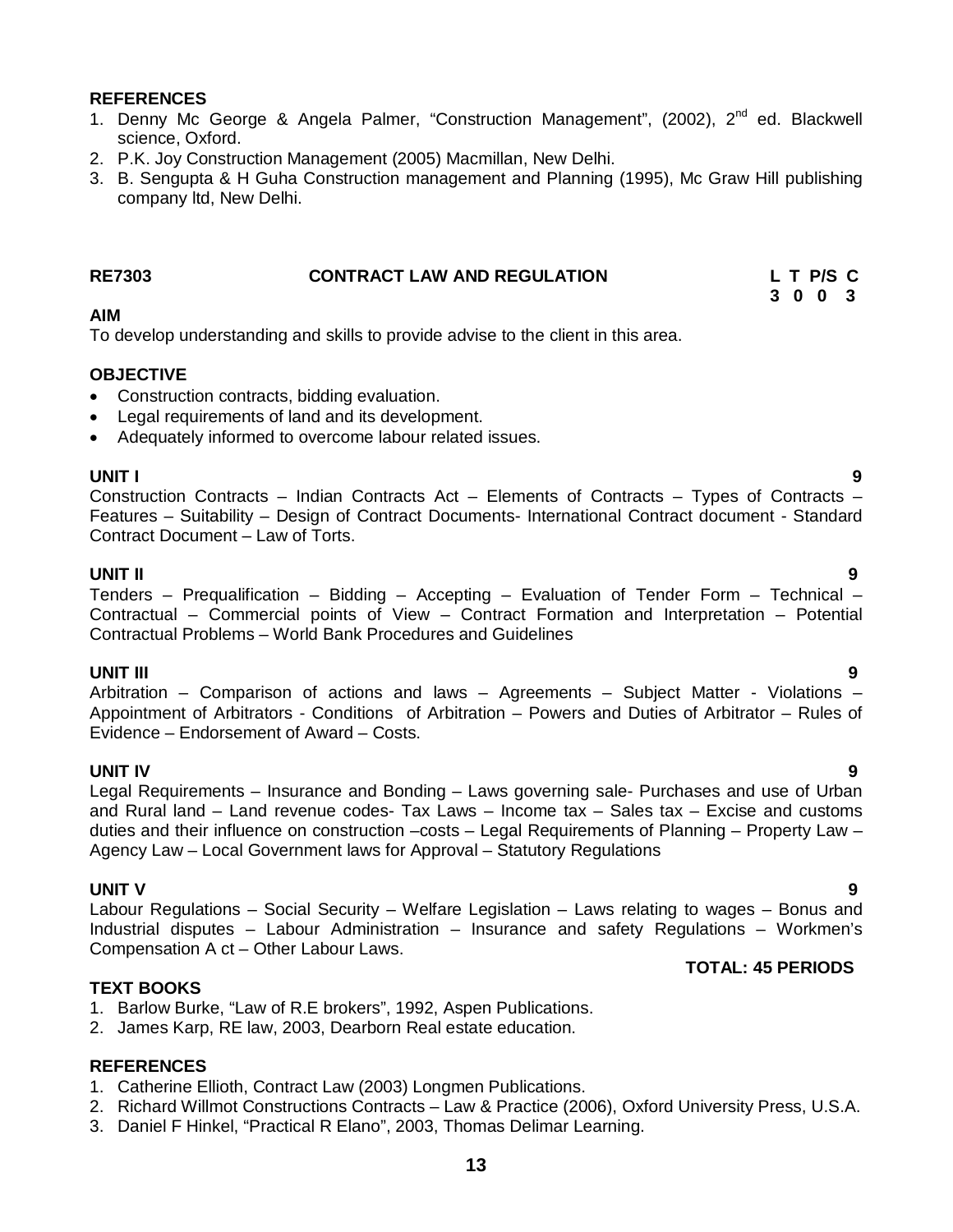# **RE7304 PROJECT FORMULATION AND APPRAISAL L T P/S C**

**14**

### **AIM**

Confidence building for making the projects saleable, ultimately.

# **OBJECTIVES**

- To prepare projects based on realizable cost and targets within the stipulated time.
- To develop skills for the smooth implementation.
- To be capable of appraising the project proposals from the financial cost and benefit angles of the concerned company / organisation.

### **UNIT I 9**

Project Formulation / Planning – Methodology for project identification & formulation, detailed project report, feasibility studies, techniques of financial appraisal, payback period, IRR, DCF, NPV, CBR, financial cost – benefit analysis – economic cost benefit analysis.

# **UNIT II 6**

Pre – Implementation Planning Phase – Work breakdown structure – network analysis – CPM, PERT, resource leveling and allocation, time – cost trade –off aspects.

# **UNIT III 9**

Introduction to project management – Importance of project management – reasons for shortfall in performances – scientific management – life cycle of a project.

**UNIT IV** 12 Project Management – Planning & Control, Human Aspects – Development of project networkingcritical path, PERT & CPM, Project organization, contracting, Procurement and recruitment Budget,, Fund flow statement, stabilization & finish. Organisation of project , matrix organization, task forces, project teams, monitor & control of project, Project management strategies, tools & techniques, Classical persuasive & non- persuasive techniques. New techniques of management by Objectives (MBO). Integrated reporting system, flow diagrams, bar charts, milestone charts, CPM & PERT.LOB… Techniques of monitoring of development works – standard oriented cost control, turn key system, vertical production method, inventory cost control techniques & unified status, index techniques. Project monitoring – Management Information Systems, Environmental care, Safety.

**UNIT V 9** Project Appraisal Techniques –Technical, Financial, Organisational criteria. Appraisal Criteria (NPV/B/C. Ratio / I.R.R – Financial Analysis –Capital Costs, Financial plans, Operation costs, Projections of costs & revenues, Financial Viability, Debt servicing, Tariff & Revenues, Income & Expenditure Statements, Project balance sheets, Rate of returns. Special Cost benefit Analysis – Rationale for SCBA, UNIDO Approach.

# **TEXT BOOKS**

- 1. GE Greer, "Investment analysis for R E decision", (2003), Dearborn R E education.
- 2. K.Lyons, Impact assessment & project appraisal, (2001), Beach tree publishing, England.

### **REFERENCES**

- 1. UNIDO (1972) "Guidelines for project evaluation", UN, New York.
- 2. N. Imboden, A Management appraisal to Project Appraisal & Evaluation (1978), Development centre, Paris.
- 3. Punekar S.D, Aspects of evaluation & Project Appraisal, Popular Prakashan Pvt. Ltd.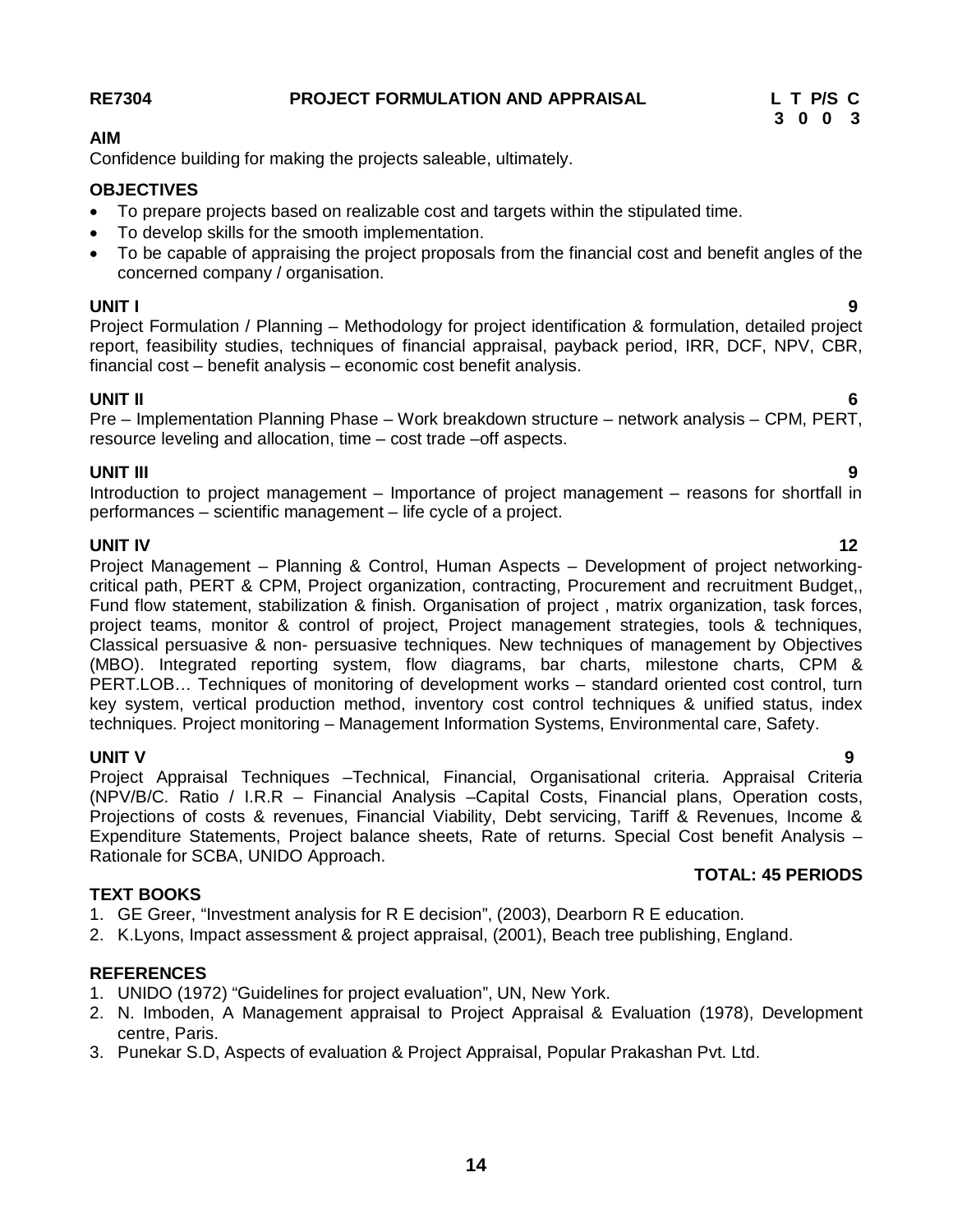### **RE7311 DISSERTATION L T P/S C**

# **0 0 6 3**

The dissertation provides scope for independent study opportunity to explore specific areas of interest pertaining to Real Estate Development. The scholar shall select a topic of his / her choice with the approval of the HOD and write a comprehensive discourse.

### **TOTAL: 90 PERIODS**

# **RE7312 PROJECT – III (SPECIALIZED ACTIVITIES L T P/S C SPV – INFRA STRUCTURE / SEZ) 0 0 12 6**

A project on specialized activities, SPV (Special Purpose Vehicle) – Infrastructure and the Special Economic Zone (SEZ) is to be undertaken

**TOTAL: 180 PERIODS**

Thesis gives an opportunity to the scholar to showcase his / her prowess in the genesis and conceptualisation of the all round competence in real estate design. It is a normal seminal work culminating into a comprehensive real estate design and development. The integration of the implementation process, shall be demonstrated in the ultimate analysis.

**TOTAL: 240 PERIODS**

| <b>RE7412</b> | SEMINAR / WORKSHOP (ON SELECTED THEME |  | LT P/S C |  |
|---------------|---------------------------------------|--|----------|--|
|               | <b>FOR EACH SCHOLAR)</b>              |  | 0021     |  |

A seminar / project on any one of the following topics is to be presented

**TOTAL: 30 PERIODS**

# **(Any one)**

### **1. NEW TOWN & INFRASTRUCTURE PROJECT UNIT I 9**

Rationale for Planning for New Communities – location criteria for Township and New towns – Concept of Townships and Newtown Plans – Exposure to international examples, planning standards and norms

# **UNIT II 9**

Planning for communication – Telecommunication – cable T.V., -Wireless – digital – inter and intranet facilities – outline of transportation and networking in urban areas.

**UNIT III 9** Planning for Social Infrastructure – Health – Education – Religion – Recreation – Cultural – Planning standards – spatial standards – Hierarchy of provisions – Types of Units and scales - Critical issues in Public and private development – ownership – management and maintenance

# **RE7411 THESIS L T P/S C**

 **0 0 22 11**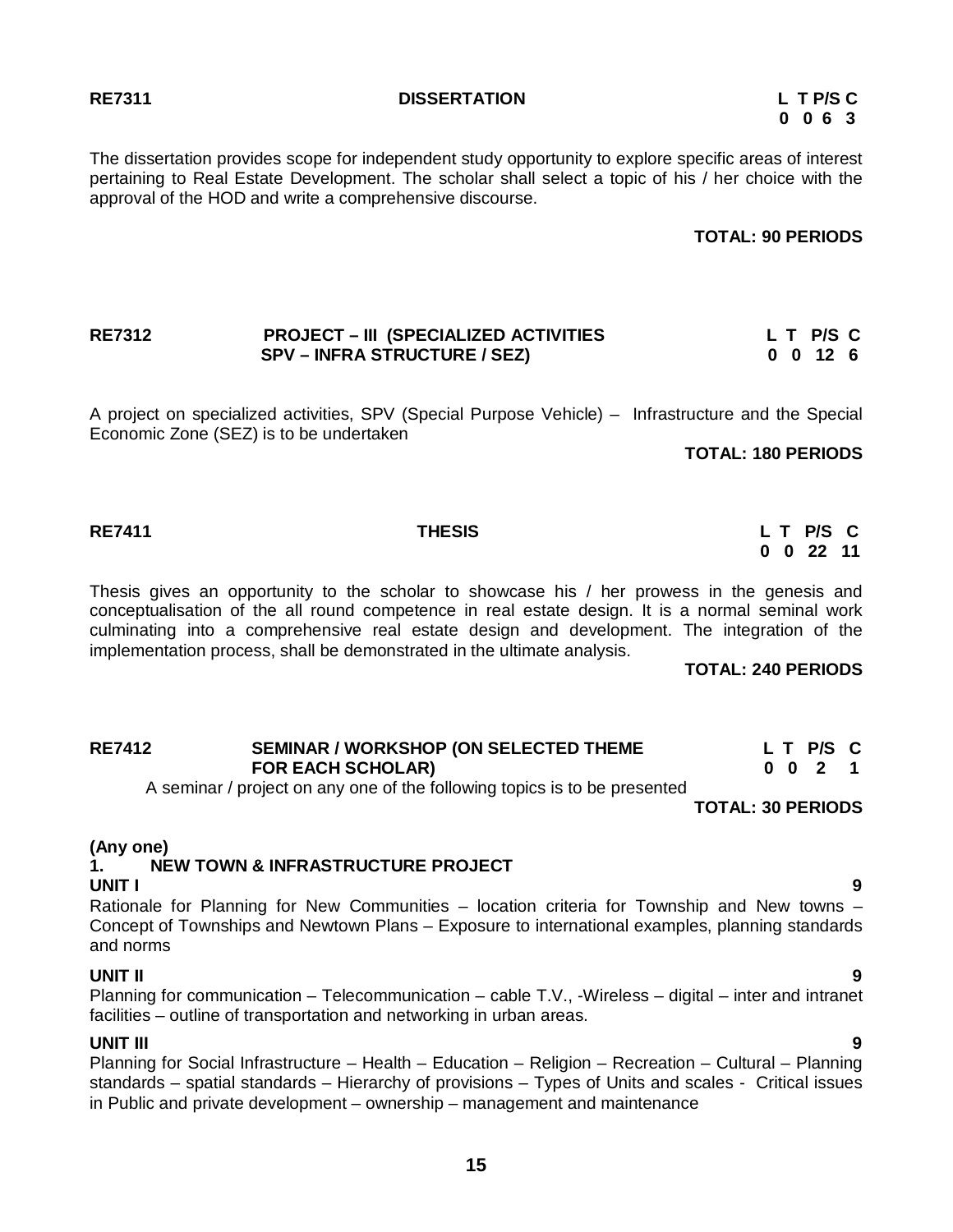# **UNIT IV 9**

Economics of services and networks – Infrastructure pricing and financing – tax and grant – user charges – public – private partnership – BOT, BOLT, BOOT etc. – Municipal bonds – subsidies

# **UNIT V 9**

Capacity building - Environmental issues –Sustainability concerns Review of programs of DFID, WORLD BANK in India

# **3. PRINCIPLES OF INSURANCE AND LOSS ASSESSMENT**

# **UNIT I** 10 Introduction to Financial Planning – Communication and Internal Analysis **UNIT II** 12 Risk – The problem of risk – Introduction to risk management – Risk management application – managing personal and property based risks - Risk assessment: rating and underwriting. **UNIT III** 10 The impact of competition on pricing; the impact of legislation.

**UNIT IV 7** Insurance – the insurance device – introduction to private insurance – insurance on the person – Personal property and Liability insurance – Social insurance – insurance programs.

# **UNIT V**

Legal principles of contracts: insurance contracts **6**

# **3. ADVANCED CONSTRUCTION TECHNIQUES**

**UNIT I** 12 Substructure Construction – Box Jacking – Pipe Jacking – Underwater Construction – Construction of Diaphragm walls and basement – Tunneling techniques – piling techniques – driving well and caisson – sinking cofferdam – cable anchoring and grouting – driving diaphragm – sheet piles – laying operations for built – up offshore system – shoring for deep cutting – large reservoir construction with membranes and earth system – well points – dewatering and stand by plant equipment for underground open excavation

# **UNIT II 9**

Superstructure Construction – Vacuum dewatering of concrete flooring – concrete paving technology  $-$  techniques of construction  $-$  for continuous concreting operation  $-$  in tall buildings  $-$  of various shapes – and varying sections – launching techniques – suspended formwork

# **UNIT III 9**

Erection techniques of tall structures – large span structures – launching techniques for heavy decks – in situ pre - stressing in high rise structures – aerial transporting – handling – erecting light weight components on tall structures – erection of lattice towers - rigging of transmission line structures – construction sequences in cooling towers – silos – chimneys – skyscrapers – bow string bridges – cable stayed bridges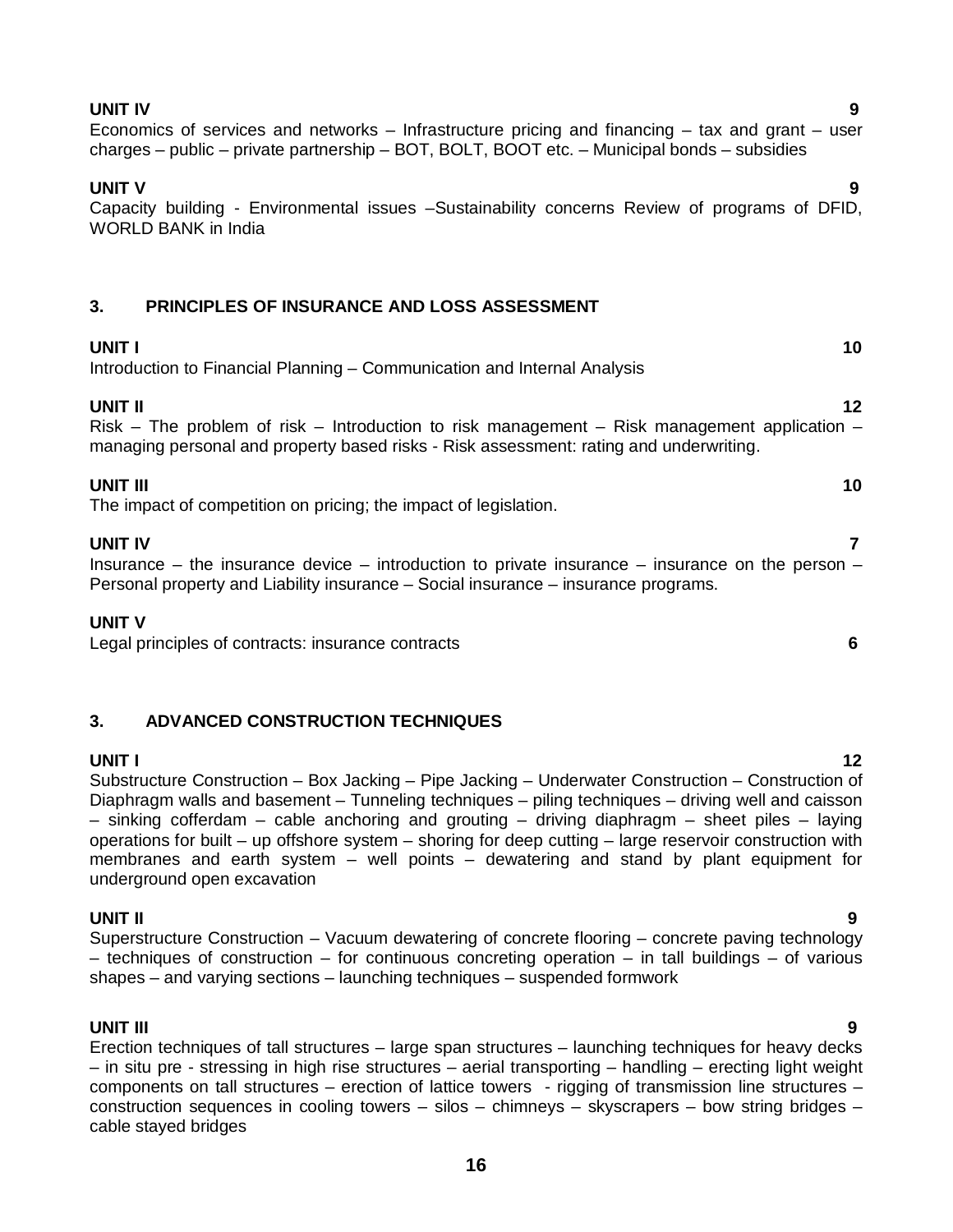# **UNIT IV 9**

Advanced techniques in offshore construction practice – construction sequences and methods in domes and pre - stressed domes - support structure for heavy equipment and conveyor machinery in heavy industries – erection of articulated structures – braced domes and space decks.

# **UNIT V 6**

Repair Construction – Mud Jacking grout thro' slab foundation – micro piling for strengthening floor and shallow profile - pipeline laying – protecting sheet piles – screw anchors – sub grade waterproofing – advanced techniques and sequence in demolition and dismantling.

# **RE7001 ELEMENTS OF SOCIOLOGY AND ECONOMICS L T P/S C**

# **AIM:**

To look at the real estate development within social, economic frame work of the community it serves.

# **OBJECTIVES:**

- Understanding the social values and life styles.
- Urbanization and socio economic issues of employment, demand for space in human settlements.
- Appreciating the formal and informal mechanism in real estate resulting out of socio economic characteristics.

# **UNIT I DEFINITION AND SCOPE OF SOCIOLOGY 10**

Basic concepts in the study of the society – ethnic groups – social groups – social institutions – social stratification - order and change – social control - Effects of physical environment on behavior. Sociology of India – Basic features of the Indian Society and culture – language, religion, caste and tribes. Social problems of the urban community – crime, delinquency and violence.

# **UNIT II URBAN AND RURAL VARIATION 6**

Rural community and relationship with the urban community. Neighbourhood concepts – implications & limitations in the Indian context.

# **UNIT III URBAN AND INDUSTRIAL SOCIOLOGY 9**

Urbanisation and its social aspects – rural – urban migration, Concept of industrial society, social aspects of industrialization.

# **UNIT IV DEFINITION & SCOPE OF ECONOMICS 10**

Central problems of economics, micro and macro economic decisions. Production – theory, factors and the scale of production. Internal – external economics – division of labour, Theory of demand – supply – market mechanism – imperfection of competition.

# **UNIT V ECONOMIC DEVELOPMENT & ROLE OF THE GOVERNMENT 10**

Theory of income, employment, money, national income (GNP, NNP), -Fiscal policy – inflation – Indian financial institutions. Problems of economic growth, development, characteristics of under – developed economics, balanced growth and industrialization, population problems, technological change and innovations, long term economic plans, economics of urbanization and real estate. **TOTAL : 45 PERIODS**

# **TEXT BOOKS**

1. Jens Beckert, "International Encylopedia of economic sociology", (2006), Routledge, Oxford, U.K.

**17**

2. Raghbendra Jha, "Modern Public Economics", (1997), Routledge, Oxford, U.K.

# **3 0 0 3**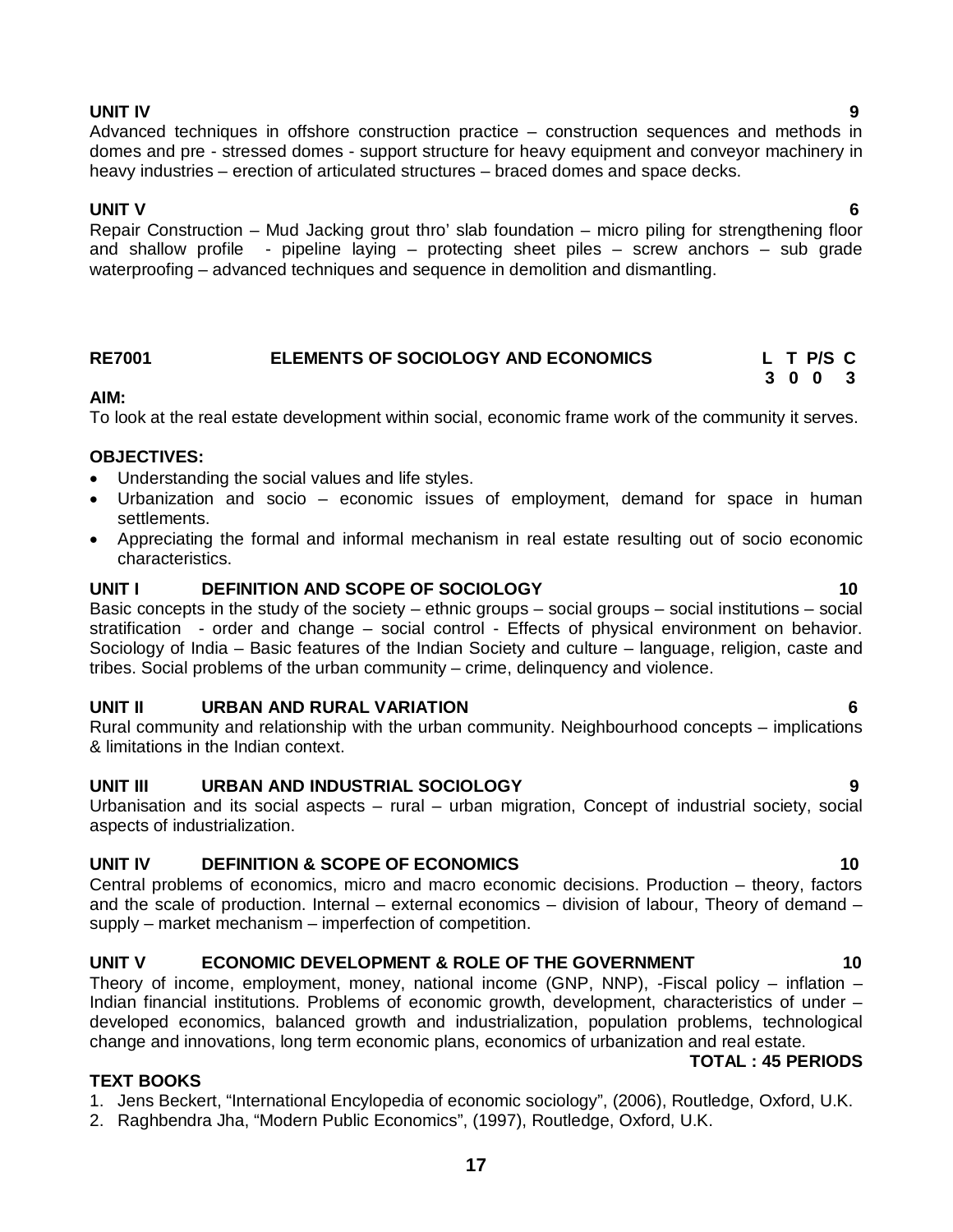### **REFERENCES**

- 1. C.N. Shankar Rao Sociology An Introduction to Social Thought (2002) Chand & Co. New Delhi
- 2. Introduction to Sociology, Kitab Mahal New Delhi, Vidya Bhusan & D.R.Sachadew (2005).
- 3. K.K DEWETT, Modern Economic Theory (2002), Shyamal Charitable Trust, New Delhi.

| <b>RE7002</b> | <b>DEVELOPMENTAL ECONOMICS</b> | L T P/S C |
|---------------|--------------------------------|-----------|
|               |                                |           |

### **AIM:**

To see the links between macro economic non spatial decisions on property development and the demand spectrum.

 **3 0 0 3**

### **OBJECTIVES:**

- Inputs in Development economics.
- Poverty as an inevitable aspect of development spectrum.
- Human development factors at national and international level and economic growth.

### **UNIT I BASIC PRINCIPLES AND CONCEPTS 10**

The Meaning and Measurement of Economic Development - Economic Development in Historical Perspective - Characteristics and Institutions of Developing Countries – global change - Theories of Economic Development

### **UNIT II POVERTY ALLEVIATION & INCOME DISTRIBUTION 7**

Poverty, Malnutrition, and Income Inequality - micro enterprises, policies and schemes of poverty alleviation under five year plans.

### **UNIT III FACTORS OF GROWTH 10**

Population and Development - Employment, Migration, and Urbanization **-** Education, Training, and Human Capital **-** Capital Formation, Investment Choice, Information Technology, and Technical Progress **-** Entrepreneurship, Organization, and Innovation **-** Natural Resources and the Environment: Toward Sustainable Development.

### **UNIT IV THE MACROECONOMICS AND INTERNATIONAL ECONOMICS OF DEVELOPMENT 9**

Monetary, Fiscal, and Incomes Policy, and Inflation - Balance of Payments, Aid, and Foreign Investment - External Debt Crisis - International Trade

### **UNIT V DEVELOPMENT STRATEGIES 9**

Development Planning and Policy Making: The State and the Market **-** Stabilization, Adjustment, Reform, and Privatization **TOTAL: 45 PERIODS**

### **TEXT BOOKS**

- 1. James M Cypher, "The Process of economic development", (2004), Routledge, U.K.
- 2. David Boyce Hamilton, "Evoltionary economics a study of change in economic thought", (1991), Transaction publishers, U.S.

### **REFERENCES**

- 1. Hollis Burnley, T.N. Srinivasan & Jere. R. Behrman, "Handbook of development economics, (1995), Elsevier, Amsterdam.
- 2. Gerald. M. Merier & Joseph M. Stiglitz, "Frontiers of development economics", 2001, Oxford University press, New York.
- 3. John.F. Mc Donald & Daniel P. Mc Millen, "Urban economics & real estate Theory & Policy", (2007) – Blackwell Publishing, U.K.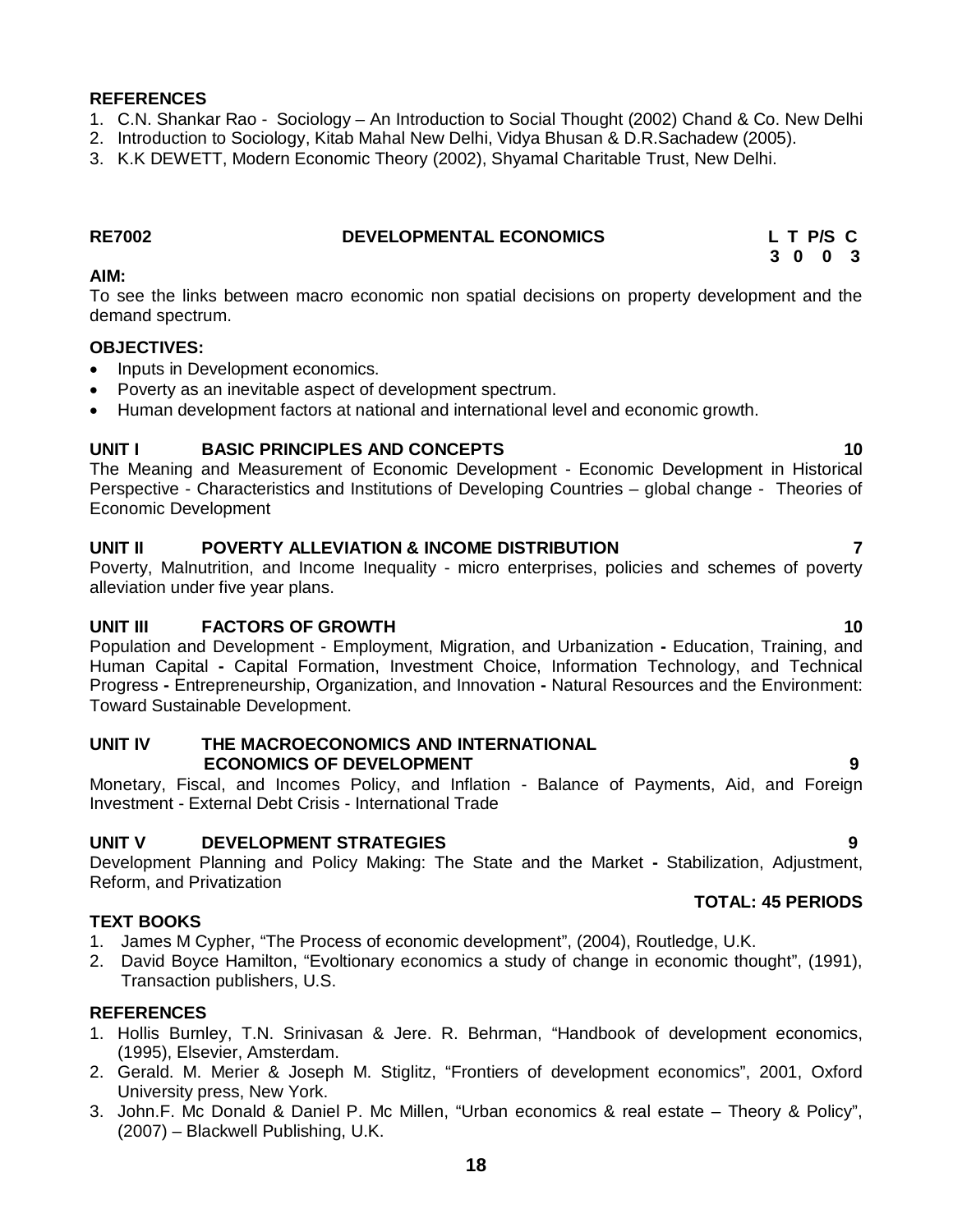# **3 0 0 3 UNIT I 9**

# Globalization of capital markets – impact on real estate finance and investment – institutional investors – portfolio investment

**RE7003 CAPITAL MARKETS AND REAL ESTATE L T P/S C** 

### **UNIT II 9** Capital theory and trade-offs over time  $-$  financial markets and economic efficiency  $-$  discounting  $$ present value – compound interest arithmetic

# **UNIT III 9**

Financial Markets – Investment strategies – market hypothesis – innovations – Tobin's Q – Portfolio selection. Investment Criteria – Present value – internal rate of return

**UNIT IV 9** Capital asset pricing theory – Asset allocation strategies – risk diversification – multi asset portfolios – benefits of capital market integration

# **UNIT V 9**

Development of real estate investment trusts (REIT) industry – development of market for real estate debt securities.

# **REFERENCES:**

- 1. Nathan S. Collier, Courtland, A Collier, Don A Halperin, Construction Funding, John Wiley & Sons, Inc. 2007
- 2. Richard B Peiser with Anne B Frej, Professional Real Estate Development, ULI-The Urban Land Institute 2007
- 3. Gary W Eldred, The Beginner's Guide to Real Estate Investing, John Wiley & Sons, Inc. 2008.

| <b>RE7004</b> | <b>ECOLOGY AND LANDSCAPE</b>                                                                                                                                   | L T P/S C |
|---------------|----------------------------------------------------------------------------------------------------------------------------------------------------------------|-----------|
|               |                                                                                                                                                                | 3 0 0 3   |
| UNIT I        |                                                                                                                                                                |           |
|               | Ecology – Fundamentals of ecology - ecological processes – ecology of growth – ecological<br>communities – limiting factors – ecosystem inertia and resilience |           |
| UNIT II       |                                                                                                                                                                |           |
|               | Landscape Planning & Developmental Projects – Impact of human activities – Introduction to EIA –                                                               |           |
|               | Application of the techniques to large scale developments                                                                                                      |           |

**UNIT III 9** Landscape planning and Recreation - National parks – protective designations – bio-diversity – biosphere reserves – concepts of eco-tourism – sustainable tourism

# **UNIT IV 9**

Landscape assessment techniques – Basic quantitative methods of collecting, analyzing – projecting and presenting data – landscape planning – visual assessment – aesthetic dimension

# **UNIT V 9**

Landscape Conservation – Reclamation – restoration of derelict areas – conservation and preservation of fragile and eco-sensitive areas – case studies.

# **TOTAL: 45 PERIODS**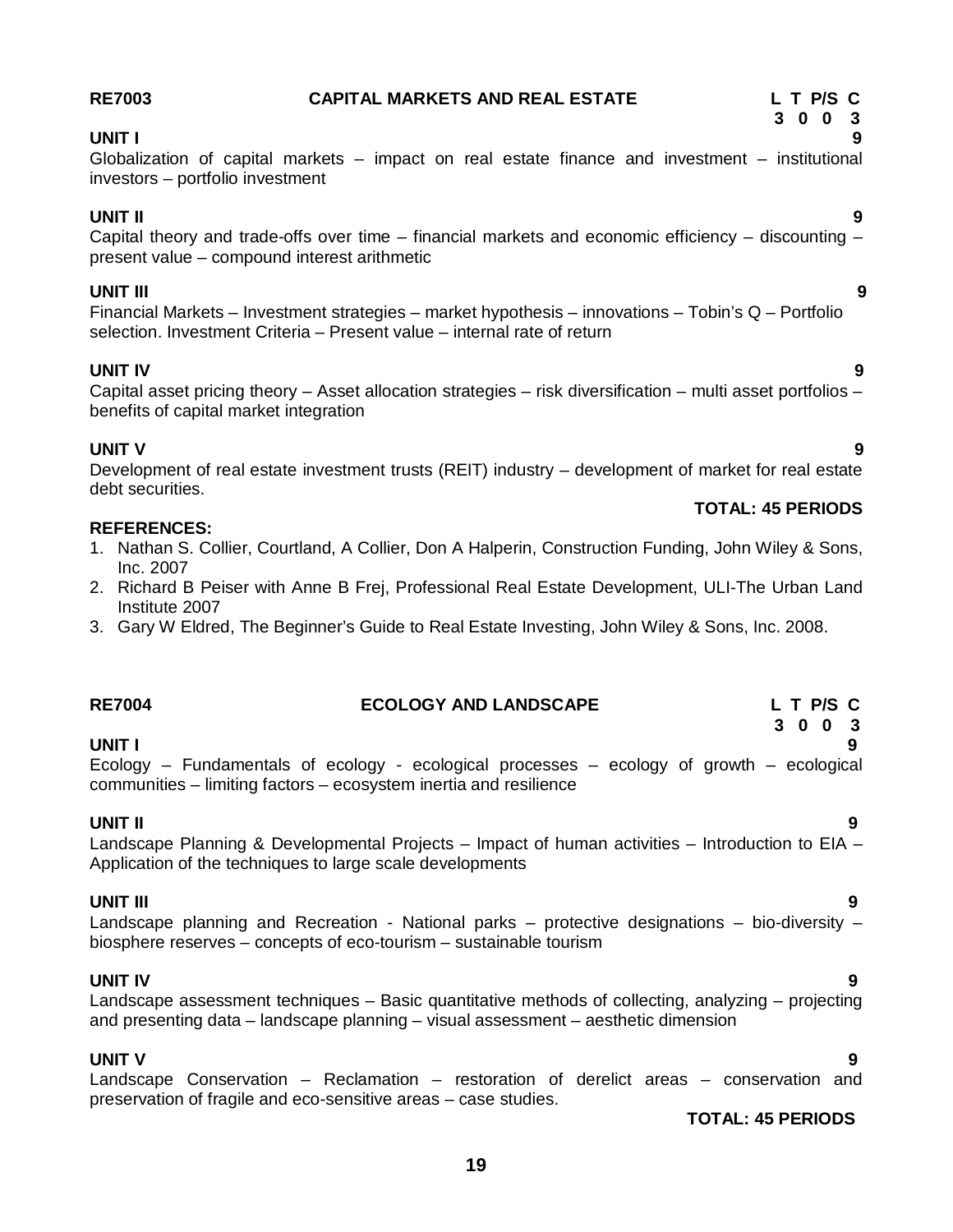### **REFERENCES:**

- 1. Richard T.T.Forman & Michel Godron , Landscape Ecology, John Wiley & Sons; 1986
- 2. Tom Turner, Landscape Planning and Environmental Impact Design, UCL Press, London, 1998.
- 3. Ervin H. Zube, Robert O Brush, Julios G.Y.Fabos, Landscape assessment values, perceptions, 1975.
- 4. G. Tyler Miller Jr., Living in the Environment: Principles, Connections, and Solutions, Brooks / Cole publishers co., 2004.
- 5. William M. Marsh, Landscape planning Environmental Application, John Wiley and sons Inc., 1997.

# **RE7005 SERVICE IN HIGH RISE BUILDING DEVELOPMENT L T P/S C**

# **UNIT I INTRODUCTION 6**

Standards of high rise buildings – aspects and integration of services – relative costs – Concepts of intelligent architecture and building automation.

# **UNIT II WATER COLLECTION SYSTEMS 10**

Water storage and distribution – planning and design – selection of pumps – rainwater harvesting – sewage collection systems – recycling of water – solid waste disposal.

### **UNIT III HVAC, ELECTRICAL AND MECHANICAL SYSTEMS 10**

Natural and Mechanical ventilation systems – Air Conditioning – load estimation – planning and design – energy efficiency – automation – elevators – system – services – escalators – services – safety aspects.

# **UNIT IV SAFETY AND SECURITY 9**

Access – control – perimeter protection – CCTV -intruder alarms – passive fire safety – detection and alarm – planning and design – codes –NBC.

# **UNIT V CASE STUDIES 10**

Case based learning - High rise buildings and skyscrapers thro' appropriate examples. **TOTAL: 45 PERIODS**

# **TEXT BOOKS**

- 1. H. Vishwanath, "Multipurpose high rise towers & tall buildings", (1998), Taylor & Francis, U.K.
- 2. Eisele, Johann, "High rise manual", (2003), Birkhavser.

# **RE7006 HERITAGE PROPERTIES AND CONSERVATION PRACTICES L T P/S C**

# **3 0 0 3**

# **UNIT I INTRODUCTION TO HERITAGE AND CONSERVATION 7**

Understanding heritage – heritage conservation – need – debate and purpose – defining conservation – preservation and adaptive reuse – International agencies – ICCROM, UNESCO and their role

# **UNIT II CONSERVATION IN INDIA 8**

Museum – monument conservation – role of ASI – INTACH – Central and State Govt. – Policies – legislations – inventories – Projects – selected case studies – conservation project management

- **3 0 0 3**
	-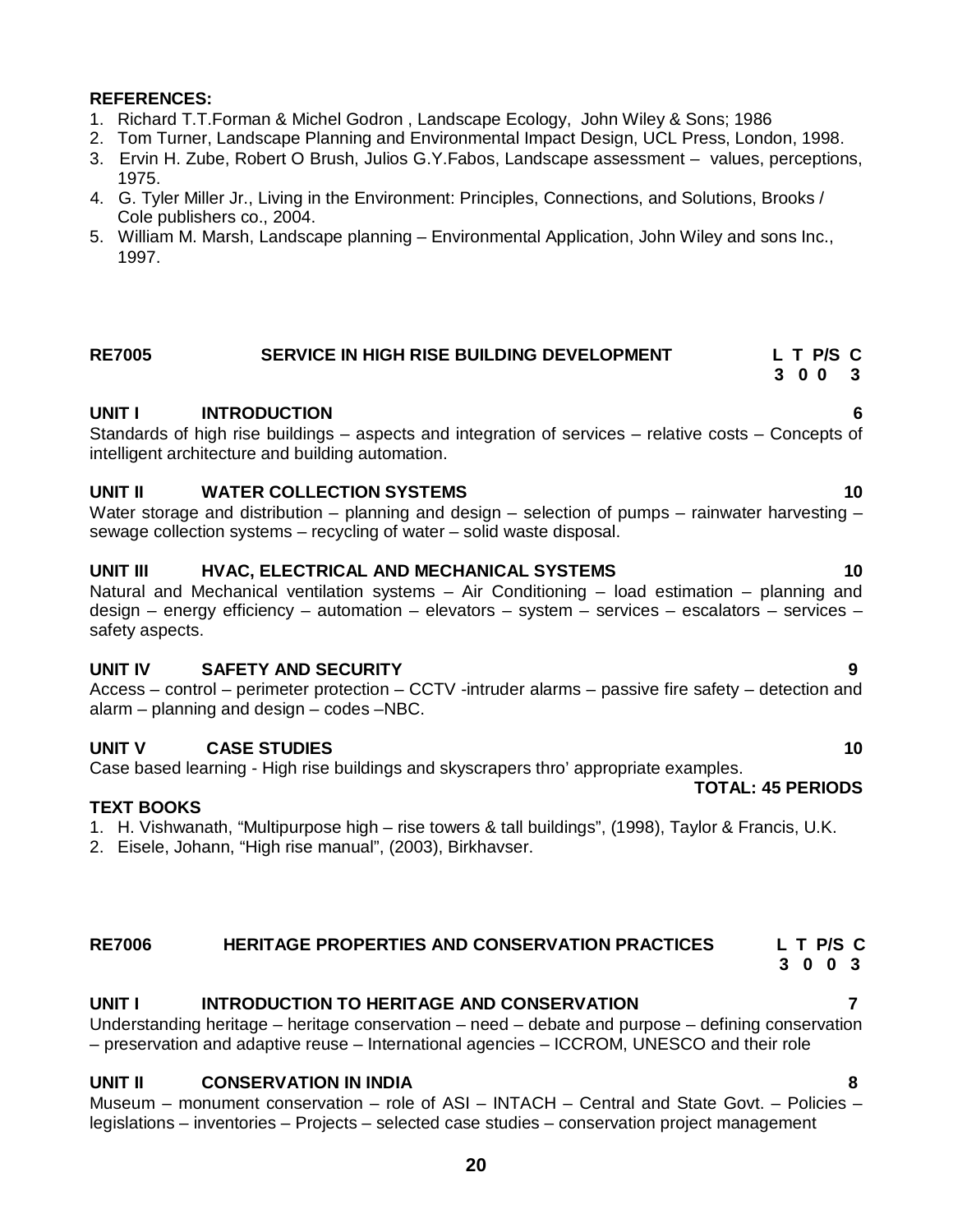# **UNIT III CONSERVATION PRACTICE 12**

Listing of monuments – documentation of historic structures – assessing character – report-guidelines for conservation – seismic retrofit – disabled access – historic site management.

# **UNIT IV URBAN CONSERVATION 10**

Understanding the character, history of cities and historical sites – select case sties – historic districts – heritage precincts – financial incentives.

# **UNIT V PLANNING TOOLS 8**

TDR-urban conservation and heritage tourism and national and international policies pertaining Heritage Conservation. **TOTAL: 45 PERIODS**

# **TEXT BOOKS**

- 1. Gerald Glenn, "Presentation & Rehabilitation", (1996), ASTM International.
- 2. A History of Architectural Conservation, (1'st Pub.1999, Reprint 2005)–Elservier Butterworth, Oxford, UK.

# **RE7007 ENVIRONMENTAL IMPACT ASSESSMENT TECHNIQUES L T P/S C**

# **UNIT I INTRODUCTION 6**

EIA – Environmental Impact Assessment – EIS - – Environmental Impact Statement – Environmental Risk Assessment (ERA) – Legal and regulatory aspects – types and limitations – terms of reference – issues – national – cross-sectional – social and cultural in EIA.

# **UNIT II COMPONENTS AND METHODS 12**

Components – screening –setting – analysis- prediction of impacts – mitigation. Matrices – networks – checklists – important assessment techniques – cost benefit analysis – analysis of alternatives – methods of prediction and assessment of impacts – air – water – soil – noise – biological –social – cultural – standards and guidelines foe evaluation – public participation in environmental decision making.

# **UNIT III QUALITY CONTROL 9**

Trends in EIA practice and evaluation criteria – capacity building for quality assurance – expert systems in EIA – use of regulations and AQM.

# **UNIT IV DOCUMENTATION AND MONITORING 10**

Document Planning – collection and organization of relevant information – use of visual display materials – team writing – remainder checklists – environmental monitoring – guidelines – policies – planning of monitoring programmes – environmental management plan – post project audit.

# **UNIT V CASE STUDIES 8**

Case studies of EIA – developmental projects.

# **TEXT BOOKS**

- 1. Environmental Impact Assessment Techniques for developing countries in Asia, Vol 1 Overview Asian Development bank (2000).
- 2. D.H Carson (1976) Man & Environment Internactions, Halsted Press. UK.

# **TOTAL: 45 PERIODS**

 **3 0 0 3**